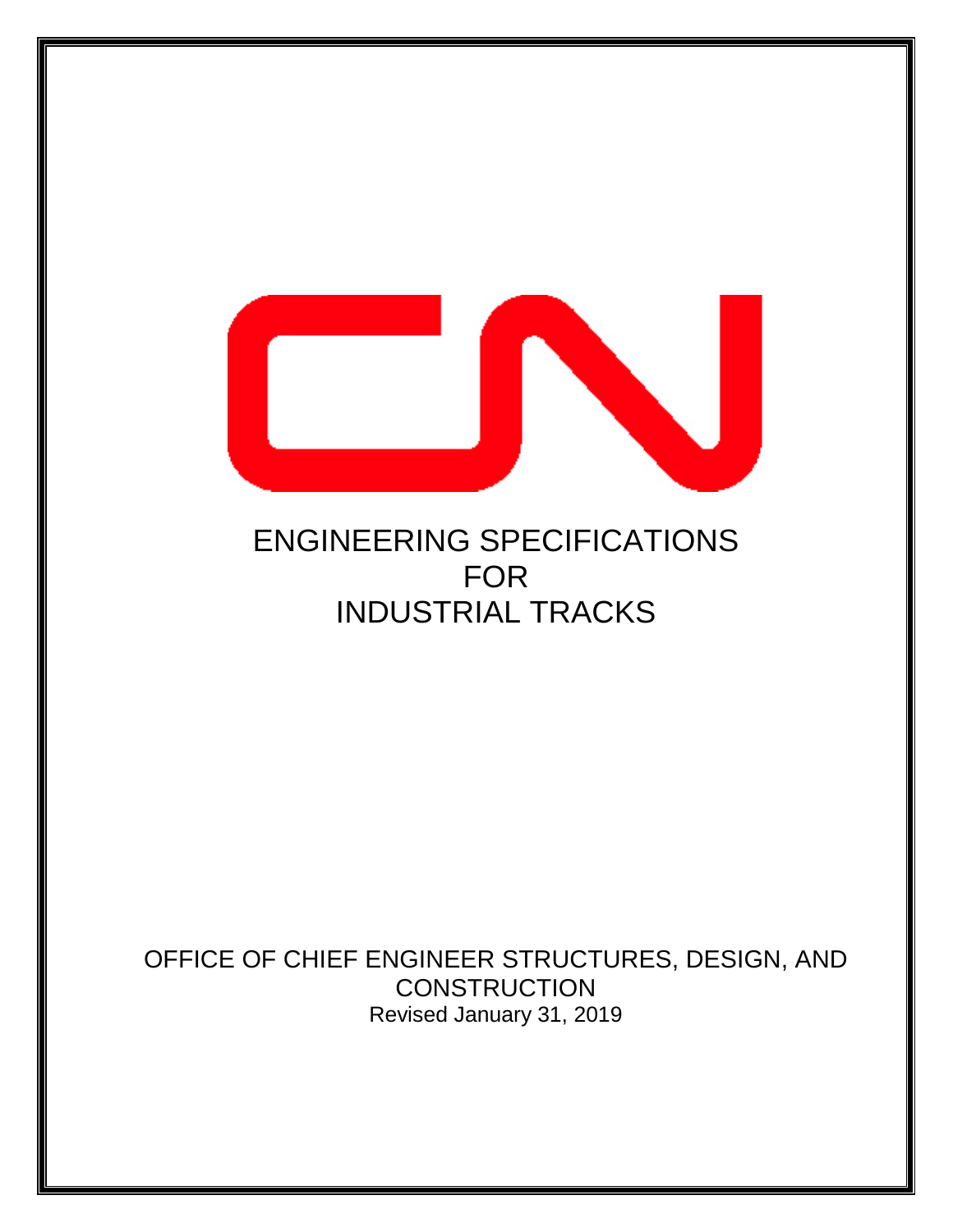Summary of Revisions to this Edition

This document supersedes all previous versions of CN's Engineering Specifications for Industrial Track Standards. Please discontinue using any previous versions of CN's Engineering Specifications for Industrial Tracks.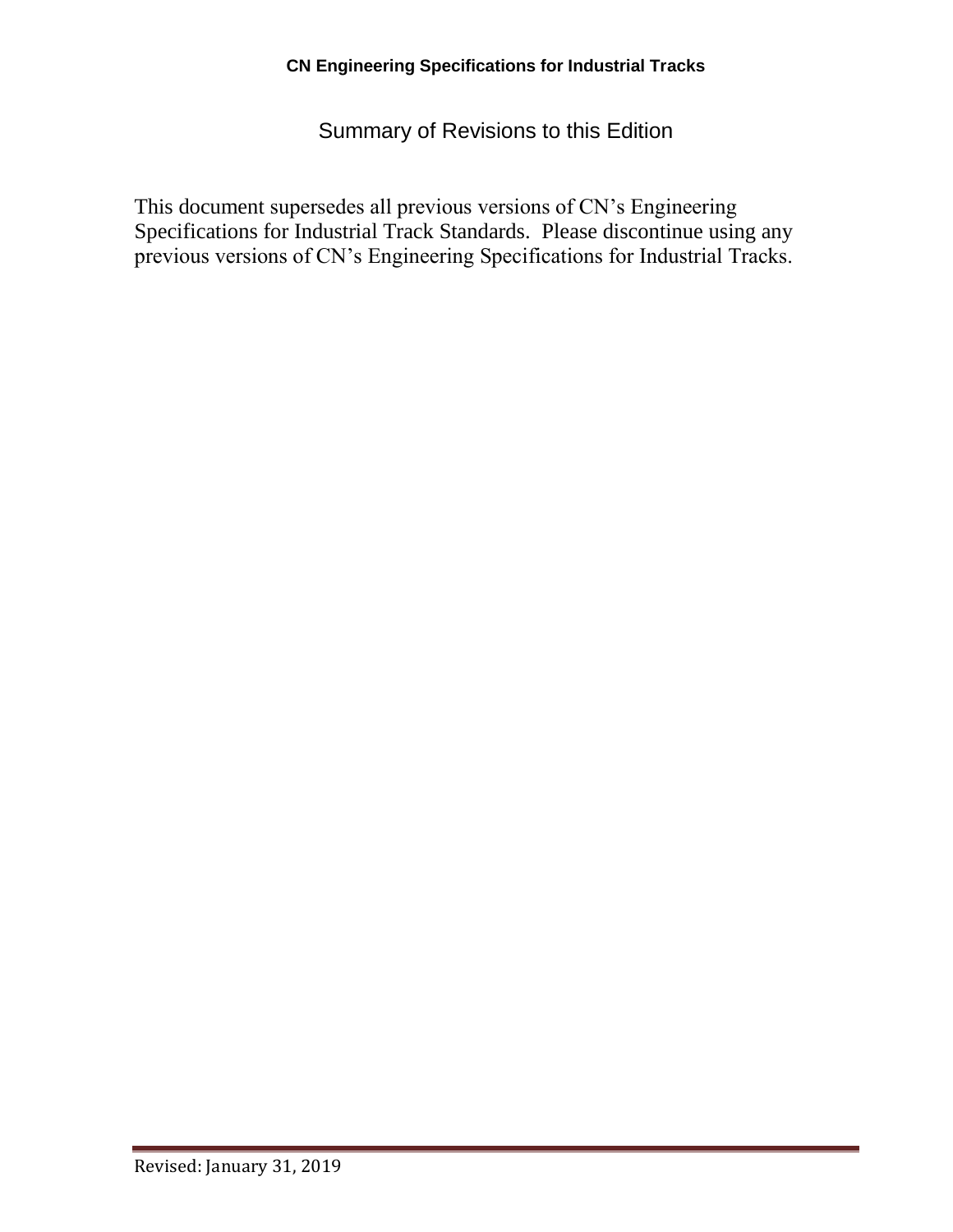# **Table of Contents**

| 1. |       |  |  |
|----|-------|--|--|
| 2. |       |  |  |
| 3. |       |  |  |
|    | 3.1   |  |  |
|    | 3.2   |  |  |
|    | 3.2.1 |  |  |
|    | 3.2.2 |  |  |
|    | 3.2.3 |  |  |
|    | 3.    |  |  |
| 4. |       |  |  |
|    | 4.1   |  |  |
|    | 4.2   |  |  |
|    | 4.3   |  |  |
|    | 4.4   |  |  |
|    | 4.5   |  |  |
|    | 4.6   |  |  |
|    | 4.7.1 |  |  |
|    | 4.7.2 |  |  |
|    | 4.7.3 |  |  |
|    | 4.7.4 |  |  |
|    | 4.7.5 |  |  |
| 5. |       |  |  |
|    | 5.1   |  |  |
|    | 5.2   |  |  |
|    | 5.3   |  |  |
|    | 5.4   |  |  |
|    | 5.5   |  |  |
|    | 5.6   |  |  |
|    | 5.7   |  |  |
|    | 5.8   |  |  |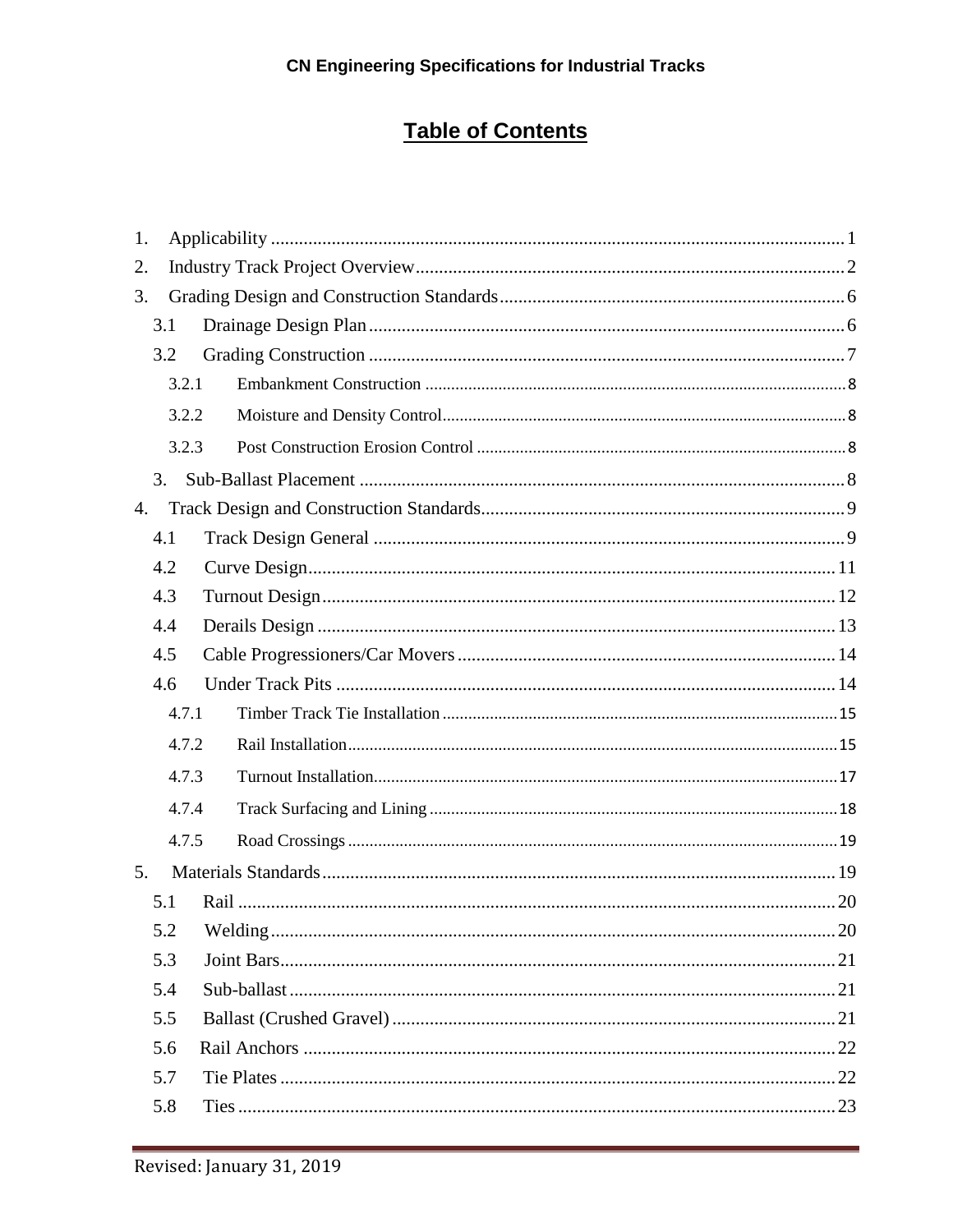# **CN Engineering Specifications for Industrial Tracks**

| 5.10 |  |
|------|--|
| 5.11 |  |
| 5.12 |  |
| 5.13 |  |
| 5.14 |  |
| 6.0  |  |
| 6.1  |  |
| 6.2  |  |
| 7.0  |  |
| 7.1  |  |
| 8.0  |  |
|      |  |
|      |  |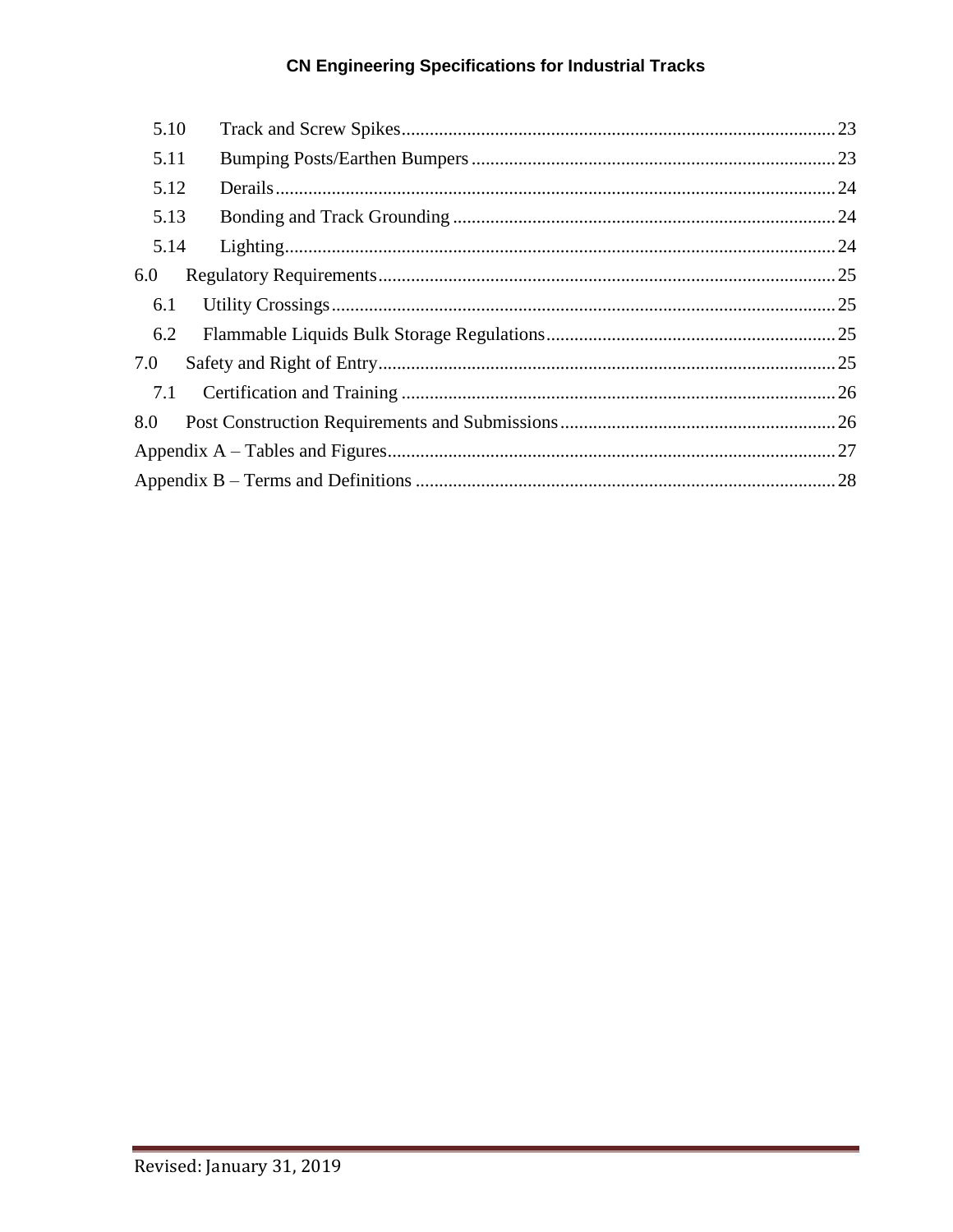# <span id="page-4-0"></span>**1. Applicability**

This document is for design purposes and is not to be taken as authority to construct industry trackage without an industry track agreement and review and written acceptance from CN's Regional Design and Construction Office for the proposed track design.

This document is prepared for all CN functions, industries, design firms, contractors, and local authorities ("CN INDUSTRY" or "CUSTOMER") who intend to construct a rail line to an existing facility or a new site including rail access to industrial lands and rail-truck transload facilities.

These specifications represent the minimum standards for design and construction of new industrial tracks. CN's Regional Design and Construction Office may require additional standards be met based upon individual project requirements.

Tracks meeting one or more of the conditions listed below have additional design and construction criteria over and above those presented in this document. Contact CN for the additional standards that must be met for:

- Tracks that will exceed  $1/2$  mile in length, or
- Tracks planned for speeds in excess of 10 mph, or
- Tracks that will handle cars greater than 70 feet in length, or
- Tracks that will handle hazardous materials or unit trains.

Any variance from the standards provided in these specifications must be submitted in writing to CN's Senior Manager, Design and Construction. The submittal must state the variance from standard being requested and reference the page of the submitted plans where the variance can be found. All variances are subject to review and written acceptance from the office of CN's Regional Chief Engineer. Depending upon the variance being requested, CN may have additional requirements and restrictions that must be met.

### *Please note the information contained in this document is the property of CN, and may not be used outside of its intended purpose. CN reserves the right to modify this document at any time.*

#### **The most current version of this document is available at [www.cn.ca](http://www.cn.ca/)**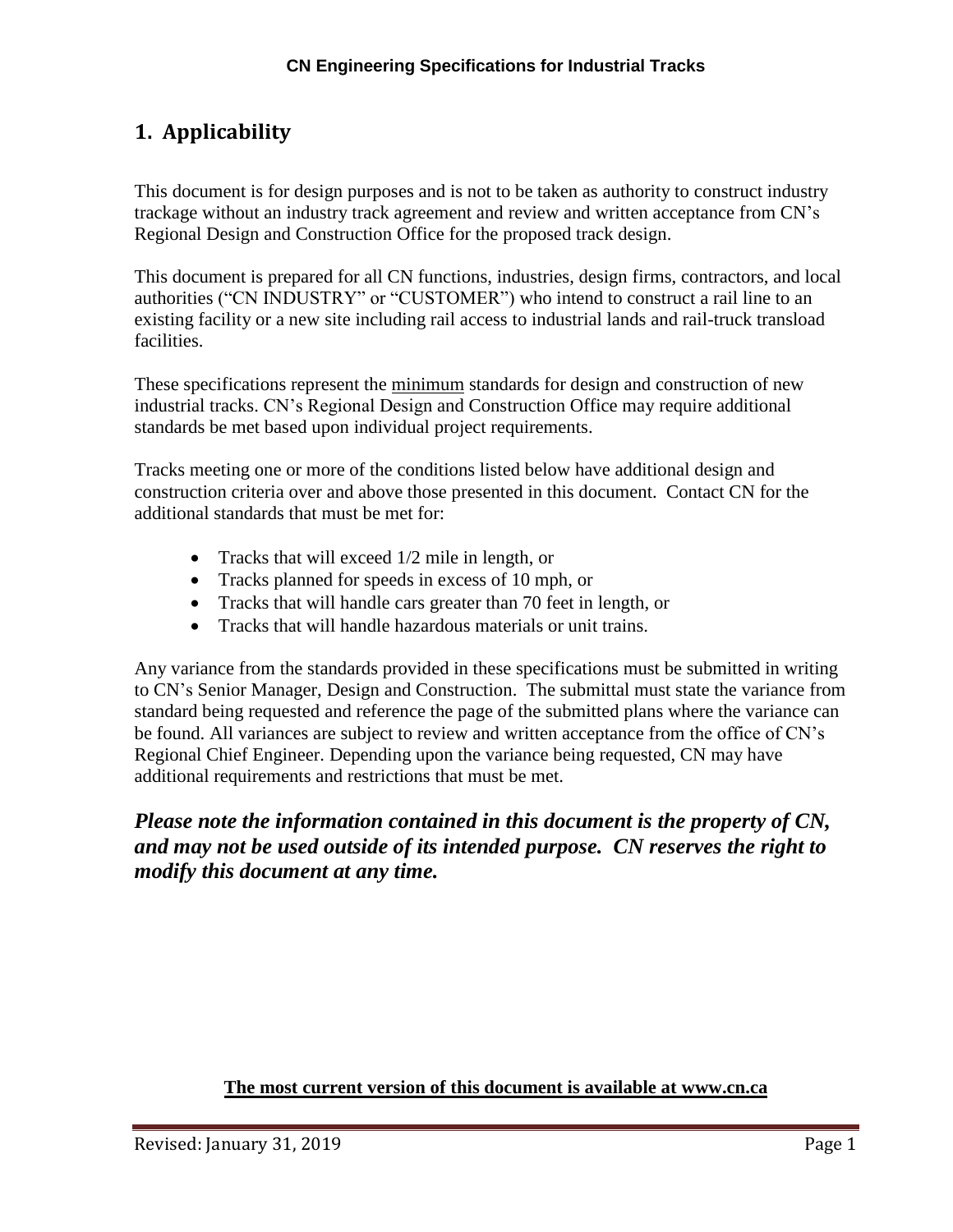# <span id="page-5-0"></span>**2. Industry Track Project Overview**

The development of a project requiring rail service provided by CN is divided into five steps:

- 1. Initial Customer/Industry/CN function contact with CN Business Development and Real estate
- 2. Development of Detailed Design
- 3. Submission of Detailed Design Plans and Specifications to CN
- 4. Permitting and Construction
- 5. Project Inspection and As-Built Drawings

#### **Step 1 - Initial Contact with CN Business Development/Real Estate**

The first step is to contact CN's Business Development/Real Estate group to discuss your needs for rail service. This group provides assistance with site selection, preliminary track schematics, rail serviceability options, and shipping rates. The Business Development/Real Estate Group will also consult with CN's Design & Construction, Engineering and Transportation departments to optimize the track plan and to help develop a customer service plan.

It is recommended to employ a consulting firm or contractor to prepare a conceptual design and operating plan based upon the information contained herein and provided by CN. The Industry's conceptual plan and operating plan must be submitted to, and accepted by CN before proceeding with the detailed design stage.

#### **Step 2 - Development of Detailed Design**

Once the conceptual design has been reviewed and accepted by CN Design & Construction, the Industry/function can proceed with development of a detailed design for the project.

If required during the detailed design step, any work on CN property, including but not limited to, surveys, soils investigations, site walks, etc. will require authorization, via a signed Right of Entry Agreement from CN's Design and Construction Group.

Additionally, all work performed on CN property or within 30 feet of any CN track in operation (unless deemed not required by CN) must:

- Have a cable and utility locate completed, and
- Be protected by a CN flagman.

All costs associated with Right of Entry fees, cable/utility locates, and CN flagmen are the Industry's responsibility (see Section 7.0, Safety and Right of Entry).

#### **Step 3 - Submission of Detailed Design Plans and Specifications to CN**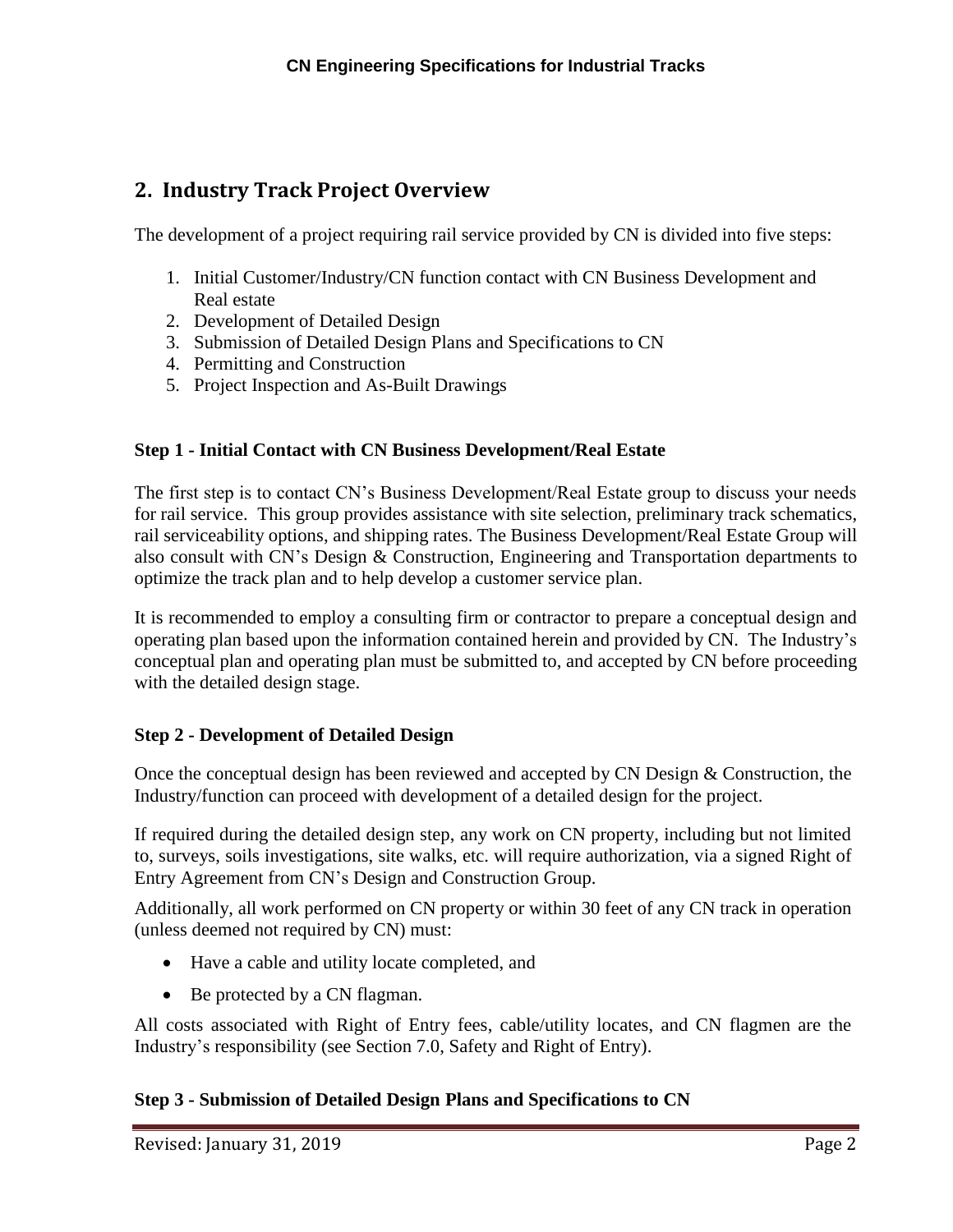The detailed design submission will be reviewed by CN for acceptance. The design must include a drainage plan, track plan/profile, and typical sections (grading and track). The Industry will be responsible for the costs to review the plans and specifications.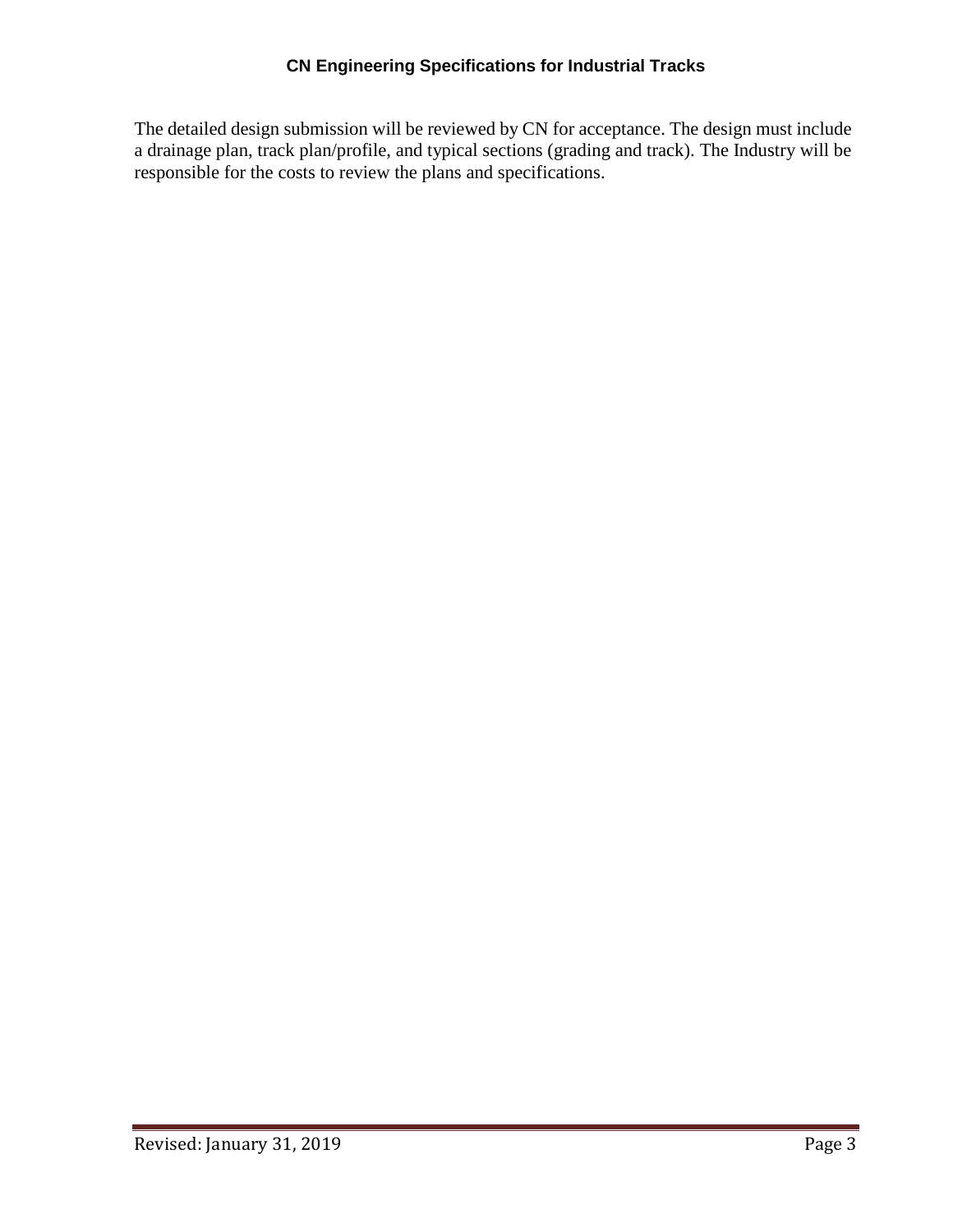#### **CN Engineering Specifications for Industrial Tracks**

The proposed grading and track design plans will be evaluated against CN's standards, as outlined in this document. The design will undergo a final review with CN Transportation to verify serviceability. Reviews at this stage ensure the design and operating plan meets requirements specific to CN. The plans and specification must be approved, signed and stamped by a Professional Engineer licensed in the State or Province prior to submission to CN. CN will advise the Industry in writing of acceptance of the design or of any revisions that may be required.

Drawing submissions to CN may be in hard copy format or electronic in AutoCAD and PDF format. All drawings to be supplied in CN's format as provided in Appendix A. The CN drawing template can be supplied to the Industry's upon request.

#### **If the submission contains any variances to CN standards, they must be summarized in a cover letter with the plans identifying each variance requested and supporting information as to why the CN standard cannot be met.**

Drawings to be in imperial units of measure and to scale (minimum scale of 1"=200' OR 1:2000). Drawings must be a minimum of 11" x 17" in size. The submitted drawing shall comply with the standard format listed below and presented in Appendix A ( A26 through A30) of this document:

- Title Page for Construction Drawings
- Typical Plan View for Construction Drawings
- Typical Profile View for Construction Drawings
- Typical Cross Sections for Construction Drawings

The information contained in the drawings must include the following:

- Mile and subdivision of the mainline connection
- Legal Land description of the proposed development
- Width of the CN Right of Way
- Plan, profile and typical cross-sections
- Proposed top of rail grades
- Rail Size
- Turnout type and locations
- Stationing will be in 100 foot increments
- Actual mainline stationing of point of switch (PS) locations
- If not connected to the mainline, identify spur name and nearest mainline Subdivision and Mileage
- Stationing for PS, clearance point, right-of-way line, and derail shall be shown, with  $PS = 1 + 00$
- Derail type
- Curve data including stationing for PC/PT points, spirals (if any), and degree of curve. The horizontal curve data is to be summarized in a tabular format on the drawing as well
- Vertical curve data, including length of vertical curve
- Track center dimensions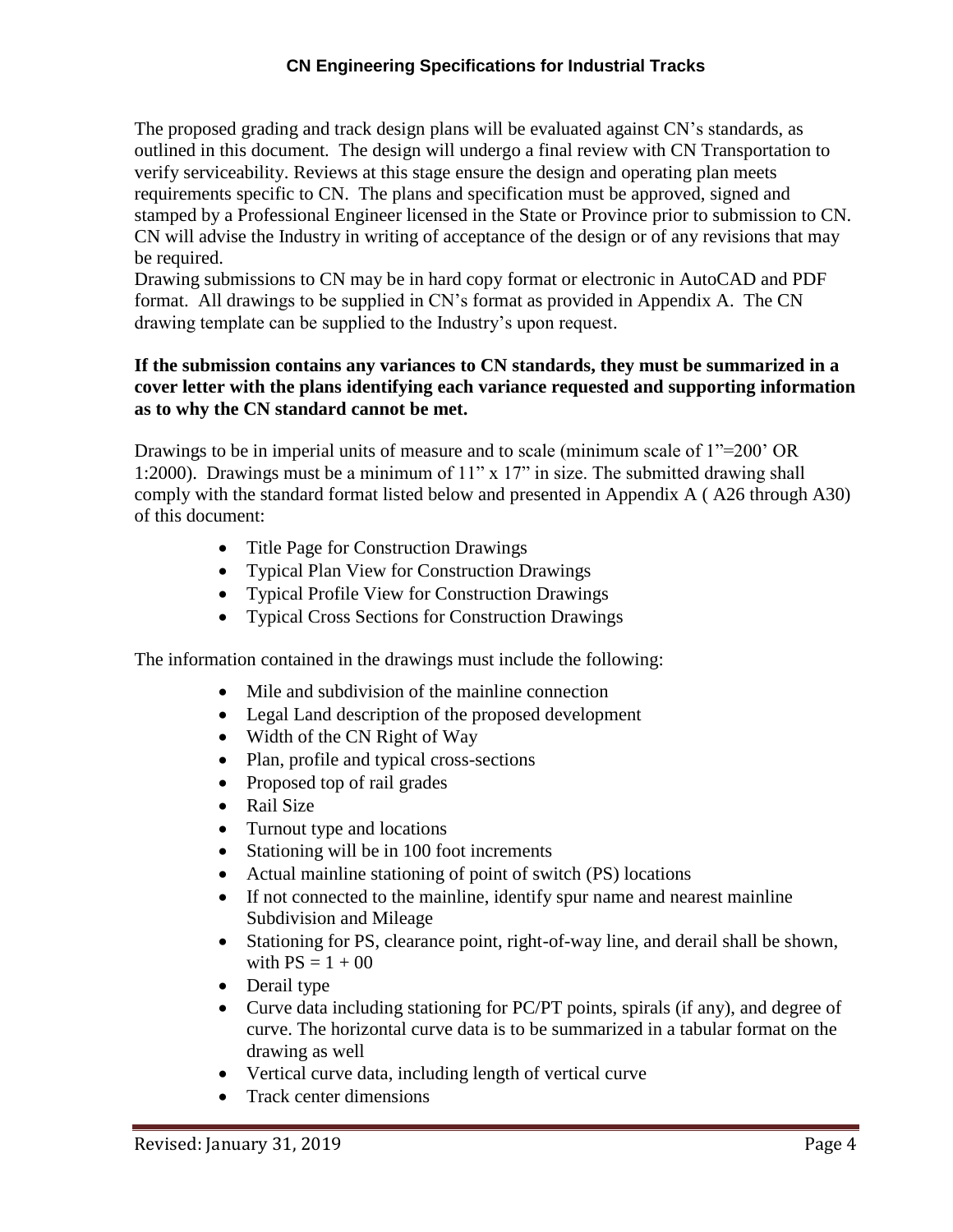- Ditch line elevations, direction of flow, culvert dimensions and type
- Wetlands delineation
- Easements
- Location of utilities
- Location and details of fencing and gates
- Proposed car spots, maximum car lengths and proposed maximum gross weight
- Track lengths and car capacity summarized in a tabular format
- Clearance envelopes superimposed on cross-section

A proposed schedule for completing the work shall also be included with any submission for a proposed development.

The Industry must certify that track related materials and equipment meet CN specifications.

A detailed list of all track material, including ballast specifications, must be submitted for CN Design & Construction review and acceptance.

#### **Step 4 – Permitting and Construction**

Once the detailed design has been accepted by CN Design & Construction, the Industry has executed an industrial track agreement with CN's Business Development/Real Estate group, utility locates are completed, and all applicable permits are in place (permitting is the responsibility of the Industry), construction activities can commence.

CN forces may perform all work on CN property connecting to the mainline or along a CN owned siding track/spur track adjacent to the CN main. CN will prepare an estimate of cost for the work that will be chargeable to the Industry. This work usually includes installation of mainline turnouts, track construction, surfacing, derail installation, rail welding, signals modifications/upgrades, etc. The Industry will be responsible for performing all other work including earthwork, drainage, fencing, modification of utilities, etc. It is the Industry's (and the contractor hired by the Industry) responsibility, to ensure construction is in accordance with the project design specifications. All works performed by the Industry within the CN Right-of-Way (earthwork, drainage, culvert installation, etc) will require authorization via a signed Right of Entry Agreement (see Section 7, Safety and Right of Entry).

#### **Step 5 - Completion**

Once construction is complete and the rail facility is ready to be placed into service, CN will conduct a final inspection prior to placing the track in service. This inspection by CN will occur once the design consultant has certified the track has been constructed in accordance with the accepted design plans and specifications, and is safe for rail traffic. The CN final inspection is typically done by the local Track Supervisor and will be arranged through CN's Design and Construction Office. CN will also requires an electronic copy (in AutoCad with appropriate coordinates indicated) of the As-Constructed/Agreement and drawing(s) for industry track agreement purposes and will retain a copy of the industry track agreement(s) for CN's records.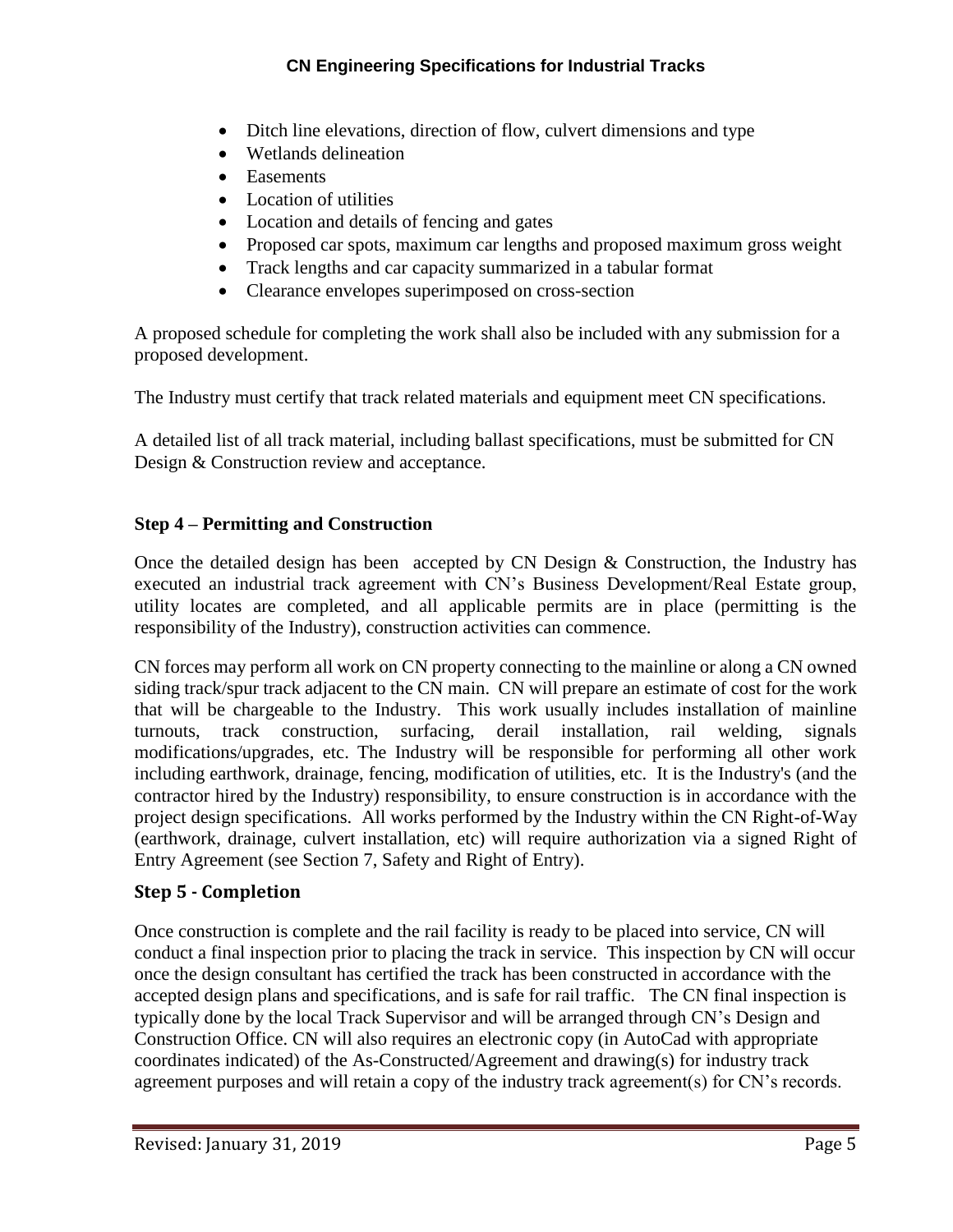# <span id="page-9-0"></span>**3. Grading Design and Construction Standards**

The Industry shall retain the services of a Professional Engineer to prepare construction plans and specifications. The grading plans and specifications shall provide adequate details to facilitate project completion and must include the following information:

- Drainage plan
- Storm water pollution prevention plan (including erosion control measures)
- Construction limits
- Grading requirements
- Soil conditions (soil boring information)
- Import material/fill requirements
- Sub-ballast material specifications
- Quality control and material testing requirements

### <span id="page-9-1"></span>**3.1 Drainage Design Plan**

- The subgrade shall be designed and constructed to ensure there is adequate drainage away from the track structure.
- The subgrade/sub-ballast/ballast structure must be designed to ensure structural capacity based upon the anticipated rail car loading (e.g. 286,000 lb cars).
- The drainage system shall be capable of handling the maximum expected flow of water and may not compromise the existing drainage system of the Railway. Post-development flow rates of surface water on to CN property must not be increased.
- Compaction specifications shall require compacting the full width of the subgrade and subballast to density not less than 95% maximum dry density in accordance with Standard Proctor Density Compaction Test (ASTM D698).
- Roadbed shall conform to Appendix A, A1, Typical Cross Section Detail including:
	- a. The top of the subgrade shall be shaped with a minimum 1:40 slope for drainage, typically each way from the centerline of the track.
	- b. Embankments must have a side slope of not less than 2H: 1V.
	- c. Minimum depth of sub-ballast structure must be 12" and must extend at least 4 feet beyond the edge of ballast, unless otherwise approved by CN Design and Construction. Maintained top width shall be a minimum of 24 feet.
	- d. Minimum depth of ballast structure must be 9" under industrial track and must provide a minimum 6" shoulder for jointed rail or 12" shoulder for continuous welded rail. Minimum ballast depth of mainline track class 2 or higher is 12". Particular attention must be paid to turnout locations to ensure all minimum requirements are met.
	- e. With the exception of the mainline turnout, the width of sub-ballast on the diverging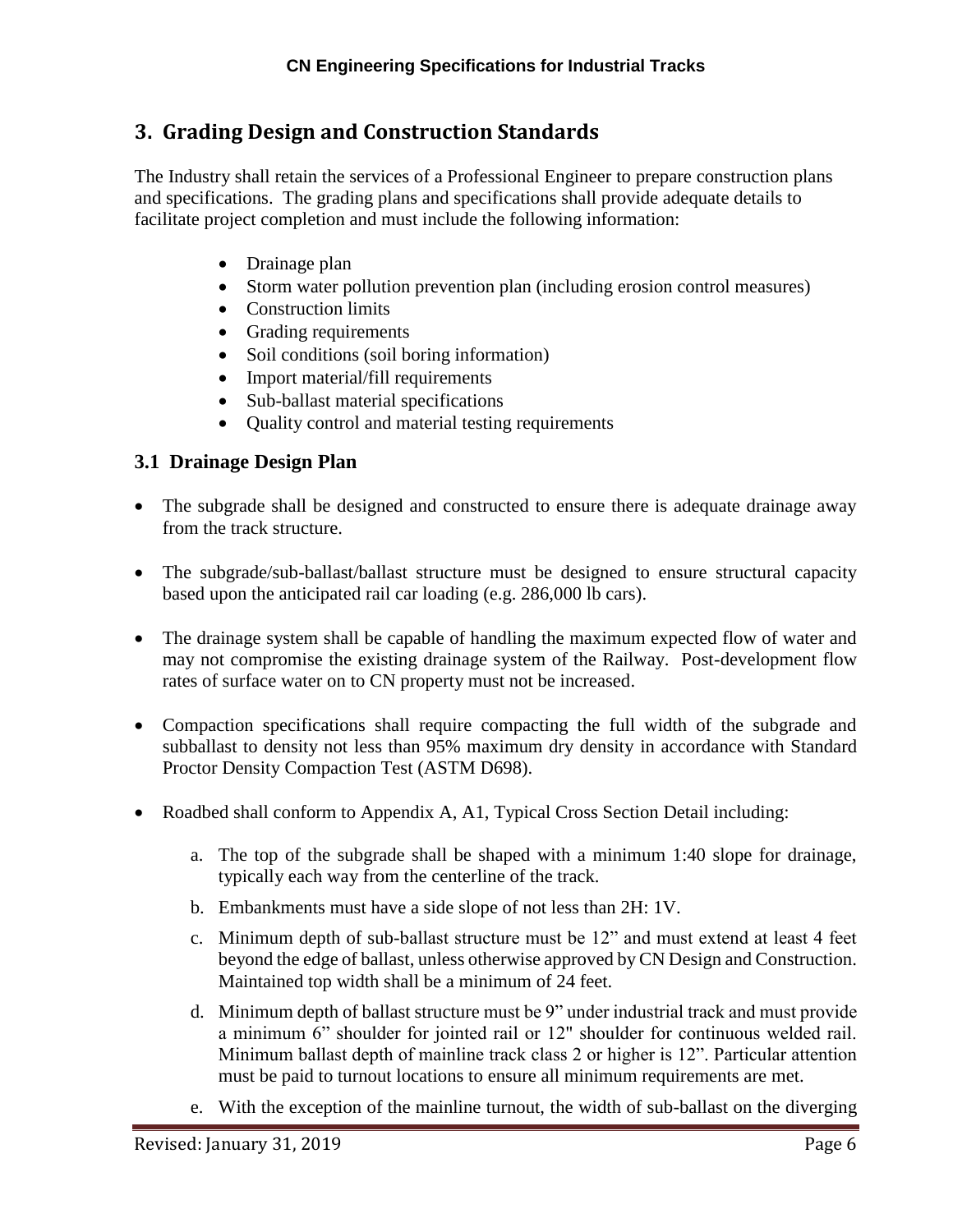#### **CN Engineering Specifications for Industrial Tracks**

side of turnouts shall be increased to create a walkway for train service employees. The sub-ballast width shall taper from the minimum of 12'-0" up to 20' from the centerline of the tangent side of the turnout at the end of the stock rail ahead of the point of switch, until it reaches a point that is 12'-0" from the centerline of the diverging track. The 12'-0" minimum width is to be maintained away from the point of switch until either 4' past the location of a derail or 50' past the clearance point if no derail is installed, and then is to be tapered (if needed) to minimum width of 12'- 0" from centerline of the track. The Industry and their consultant must review local requirements for walkways to determine if more stringent local requirements must be met. Walkways are only to be constructed within the limits of industrial tracks and are not to be built along main track switches.

- f. Adequate site drainage is to be maintained throughout construction.
- g. Drainage must be given particular attention at the following locations: Switches, frogs, diamond crossings, grade crossings, and other places with limited vertical and side clearance. No culvert to be situated within 45 feet from any switch or diamond.
- h. Culverts shall be Corrugated Steel Pipes, Structural Plate Corrugated Steel Pipes or Seamless Steel Pipes to the latest CN R7A-80.2 (see Appendix A, A13), and ASTM Specifications and must be sufficient to support applicable Railway Loading.

### <span id="page-10-0"></span>**3.2 Grading Construction**

- The Industry and its Contractor will be responsible for construction of an adequate subgrade that conforms to the submitted drawings. Prior to commencement of construction activities all required permits must be in place including but not limited to stormwater construction permits, wetland permits, and other applicable, regulatory permits. Any and all permits required for grading on CN right-of-way will be acquired and funded by the industry. CN Design and Construction will be provided copies of all permit applications and final permits.
- The Industry and its Contractor are responsible for the identification and protection of overhead and underground utilities at the site, including the portion of CN right-of-way affected by the construction.
- The Industry's contractor is responsible for the proper installation of required erosion control measures prior to starting grading activities.
- The Industry's contractor shall clear all vegetation and brush (except for trees and shrubs which are to be preserved, as indicated on the drawings), rocks, expansive soils, and other similar objectionable materials from the project site, including the portion of CN right-of-way affected by the construction. The contractor is responsible for the safe and appropriate disposal of materials removed.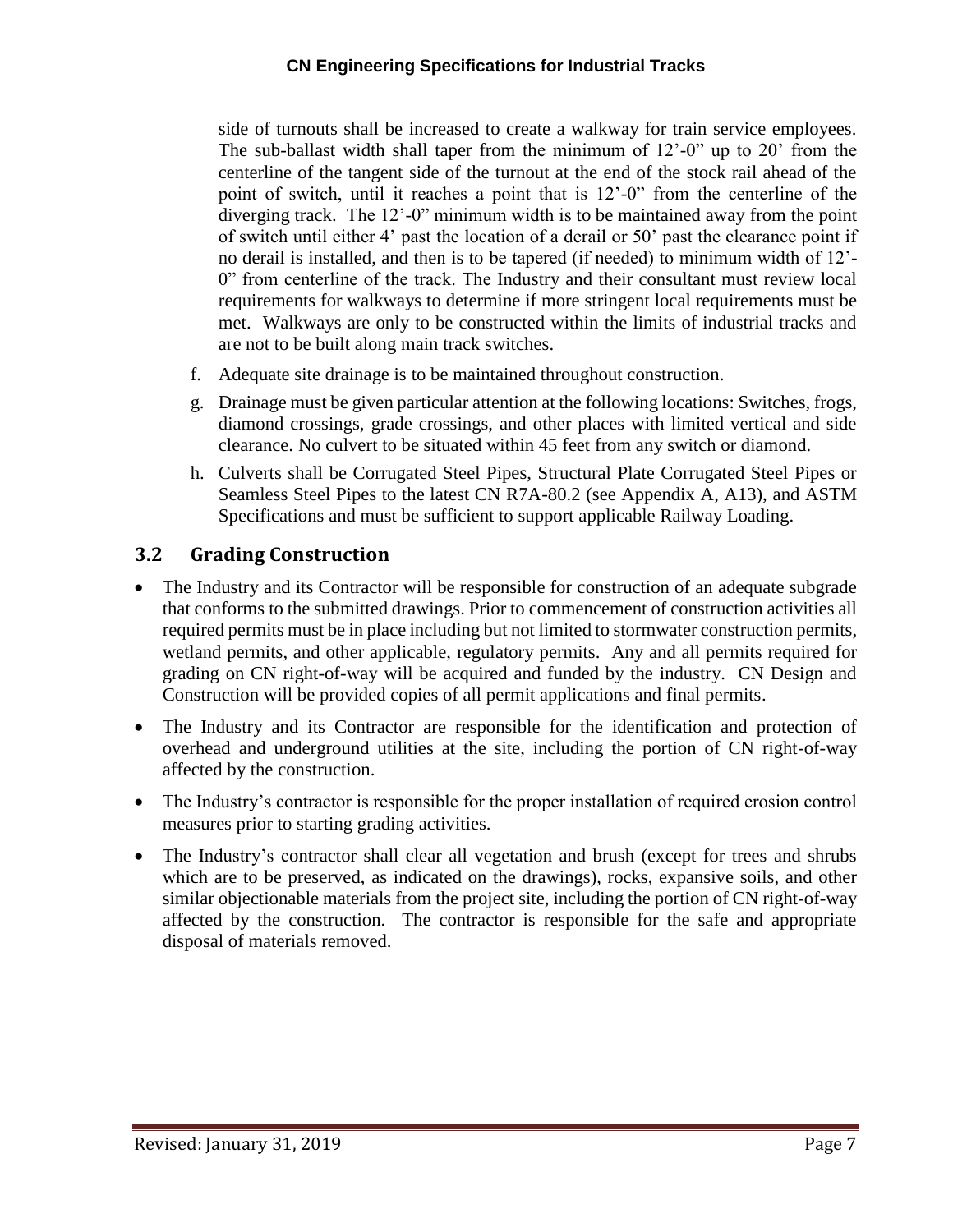#### <span id="page-11-0"></span>**3.2.1 Embankment Construction**

Embankments shall be constructed and compacted to the lines and grades set forth in the submitted drawings. If the quantity of materials required for construction of embankments is in excess of the quantity of material removed from excavations, additional material may be obtained by widening cuts in the grading area with the review and acceptance of CN Design and Construction. Cuts shall be widened in such a manner as to:

- Provide slope stability
- Provide adequate drainage for the cut slope and roadbed
- Provide adequate protection against erosion
- Comply with permit requirements and construction limits

#### <span id="page-11-1"></span>**3.2.2 Moisture and Density Control**

Unless otherwise shown on the Drawings, embankments and those portions of cut sections designated, shall be constructed with moisture and density control. The moisture content of the soil at the time of compaction shall be at the optimum moisture content plus or minus four (4) percentage points of the optimum moisture content as determined by ASTM specification D 698.

#### <span id="page-11-2"></span>**3.2.3 Post Construction Erosion Control**

A seed and fertilizer mixture, in compliance with local, state, provincial, and federal specifications, shall be applied so as to provide adequate erosion control and slope protection. Creeping grasses shall not be used. Additional erosion control methods, such as the use of Jute fabric, geo-textiles, silt fence, or as per applicable permit shall be applied to ensure the long-term integrity of slopes and embankments, as required.

### <span id="page-11-3"></span>**3. Sub-Ballast Placement**

- Sub-ballast material may be placed once the finished subgrade is inspected and accepted by the contractor's quality assurance inspector.
- Sub-ballast shall be placed, using methods that do not lead to segregation or degradation of material.
- Place material to full width of section in uniform layers not exceeding 12" thickness and compact to specified density.
- Compact full width to density not less than 95% maximum dry density in accordance with Standard Proctor Density Compaction Test (ASTM D698).
- Representative samples of the subballast material must be taken for laboratory tests to approve its quality and nature prior to and during its use.
- Finished sub-ballast surface must be within  $\frac{1}{2}$ " of design elevations but not uniformly high or low.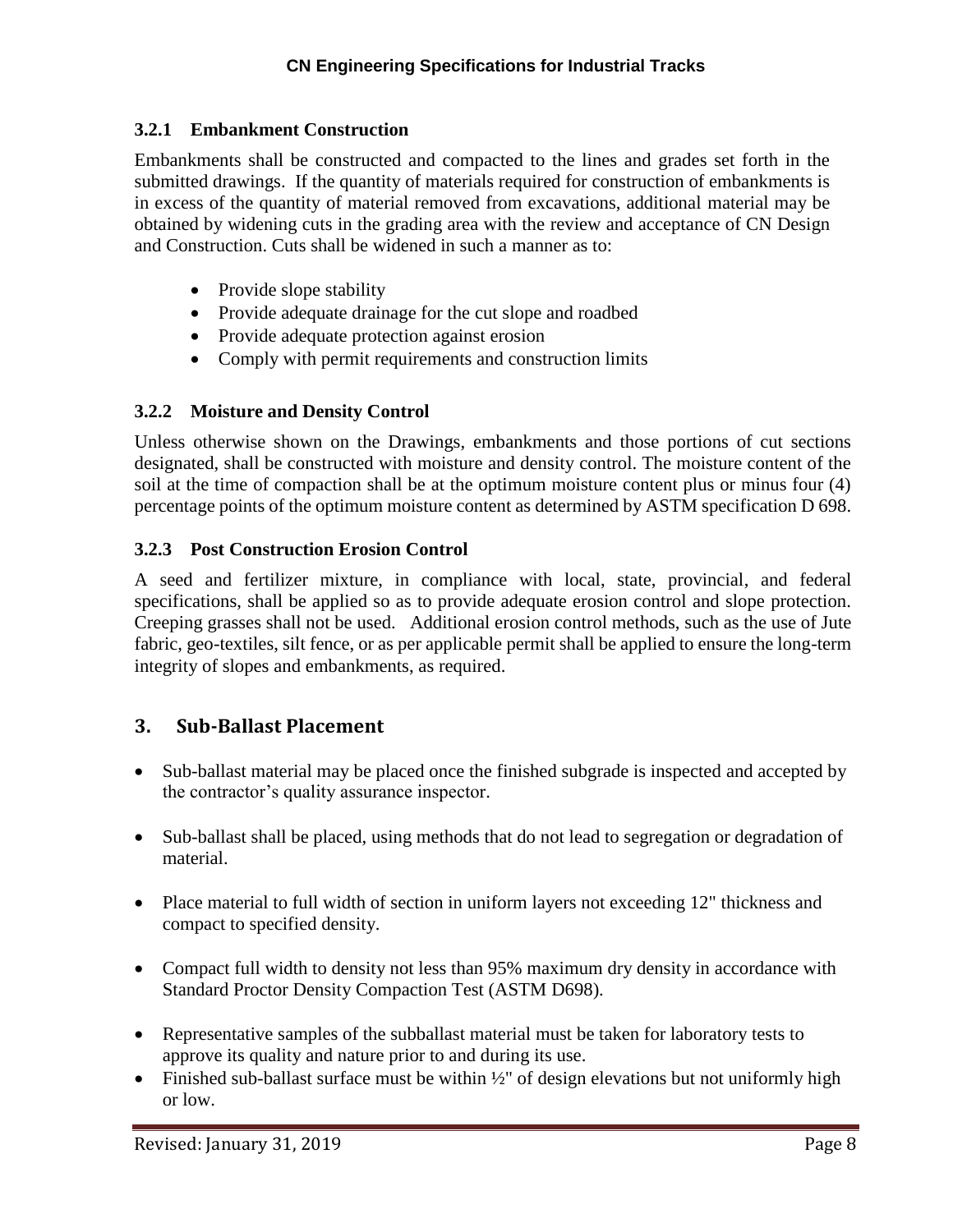# <span id="page-12-0"></span>**4. Track Design and Construction Standards**

When designing track to serve an industrial facility or lead track, the following elements must be considered and identified:

- Direction of inbound and outbound traffic;
- Car lengths and car floor heights (if applicable);
- Loading method and capacity;
- Frequency of service; and
- Commodity transported.

Track design and construction must comply with CN's engineering standards and other applicable regulatory requirements.

### <span id="page-12-1"></span>**4.1 Track Design General**

- Industrial spurs or lead tracks longer than a  $\frac{1}{2}$  mile in length must provide for a run-around track. If a spur track or lead track is less than a ½ mile but does not have all switches facing the same direction, a run-around track may also be required. Storage tracks may be required to be provided by the industry within their facility.
- The maximum gradient on industrial spur tracks must not be greater than 2% and is to be limited to 1% on lead tracks. For loop tracks, the maximum grade will be 0.5%. Grades on tracks at locations used for spotting rail cars is to be 0%, but in no case exceed 0.2%. Curve compensation is calculated by adding 0.04% per degree of curvature to the proposed grade.
- All tracks shall be designed for standard gauge of 56-1/2".
- Industrial track shall be constructed with the following maximum tie spacing (see Appendix A, Design Criteria and Material Table for further details):
	- o Wood Ties 20" tie spacing on leads and 22" in body tracks
	- o Concrete Ties 24"
	- $\circ$  Steel Ties 24"
- Minimum track centers shall be as follows:
	- o Unless physically restricted, 25' track centers are to be used to provide safe working space for employees between main and industrial spurs or lead tracks. Any exception to this requires a safety mitigation plan to be approved by CN.
	- o Between industrial or yard tracks: 14 ft.
	- o Greater track centers may be required to accommodate loading of specific commodities. For example, a minimum of 25' track centers is required at log/pole loading facilities.
	- o Track centers for loading and unloading flammable products and tank storage must comply with Federal, State/Provincial, and local agency requirements including but not limited to Flammable Liquids Storage GO 0-32 and AAR Circular No. OT-55 (Appendix A, A6).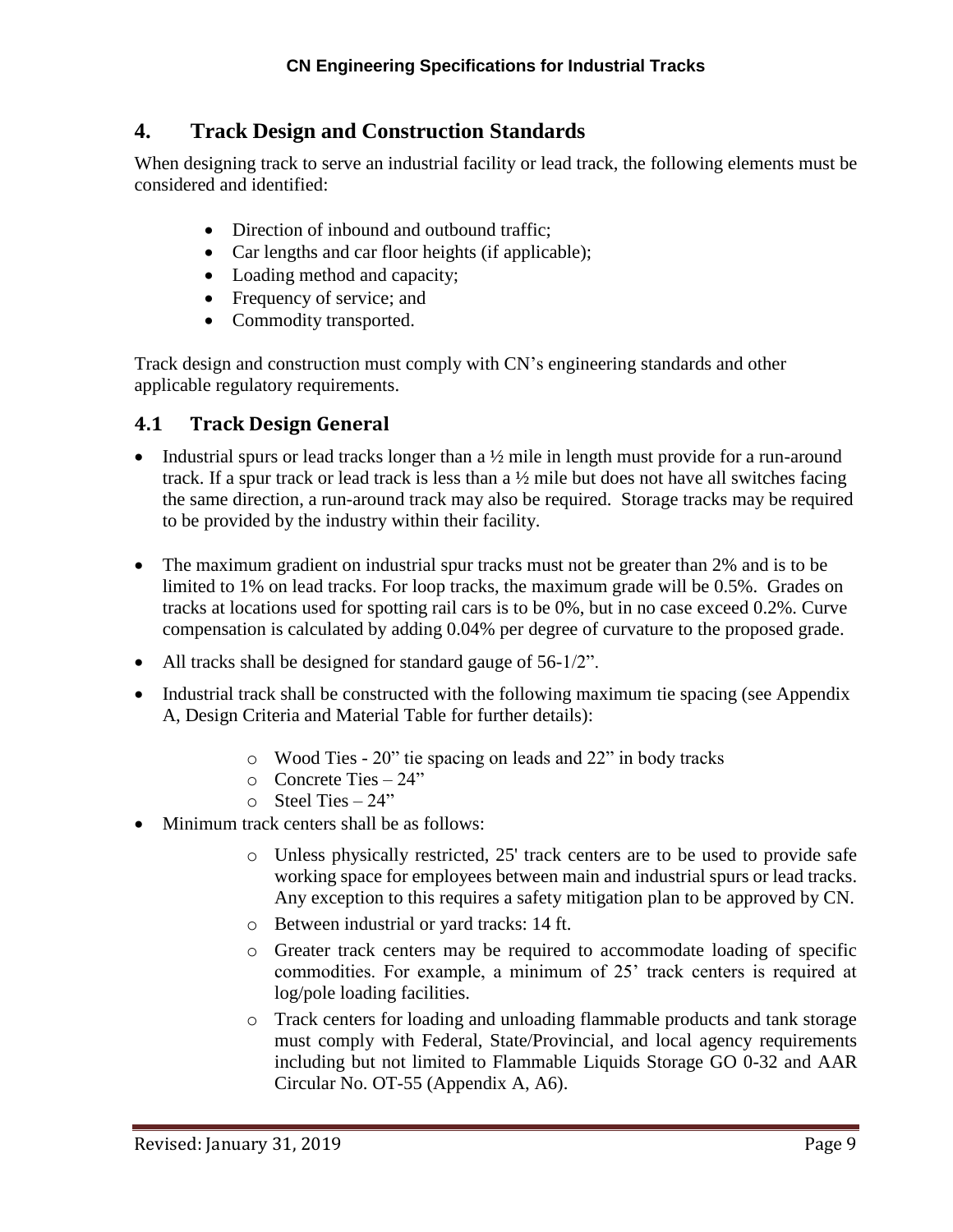- The horizontal clearance envelope as well as the minimum distance between track centers shall be increased to account for curvature as follows:
	- o 1" per degree of curvature of track for horizontal clearance
	- o 2" per degree of curvature of track for distance between parallel tracks
- Clearance envelopes will comply with the CN Clearance Requirements (See Appendix A, A3 through A5) and shall be shown on the plans submitted to CN.
- Restricted Clearance Proposals
	- o The appropriate governing regulatory agency shall be informed of any permanent restricted clearances. Any proposal for permanent restricted clearances shall be reviewed by CN Design and Construction in order to:
		- a. Ensure that there is business justification for the proposed restriction and that it cannot be economically or conveniently eliminated.
		- b. Ensure that the proposal is reviewed in the engineering context of structure adequacy and safety.
		- c. Ensure that CN Transportation is satisfied that locomotives, railcars, and employees can safely operate past the proposed restriction.
	- o Requests for review and acceptance of restricted clearances shall be submitted to CN Design and Construction along with an application fee and shall include the following information:
		- a. Location of the facility and restricted clearance, including mile post and subdivision;
		- b. Location of standard restricted clearance signs;
		- c. Reason(s) for restricted clearance;
		- d. Method of operations over the track concerned (locomotive, car progressioner or gravity);
		- e. Need for locomotives to pass the point of restricted clearance;
		- f. Operations to be conducted over the track concerned;
		- g. Confirmation that the restricted clearance is unavoidable;
		- h. Nature of the restricted clearance (permanent or temporary);
		- i. An electronic PDF copy of the drawing showing the relative position of the track and the obstruction, with cross sections at each point of restricted clearance. That drawing will indicate the following:
			- Vertical clearance from the top of rail;
			- Horizontal clearance from the centerline of track;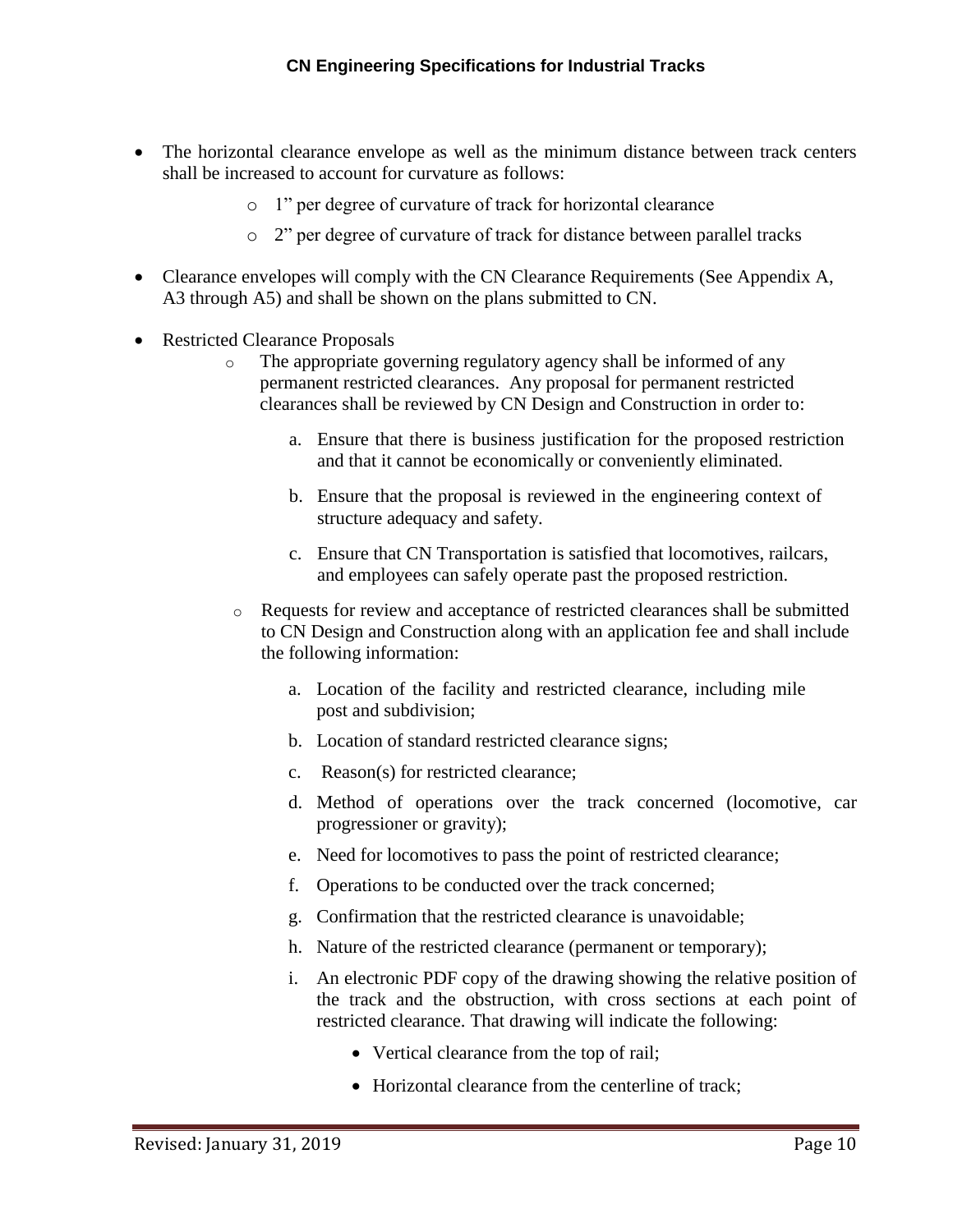- Location of the "Restricted Clearance" sign.
- For new construction the minimum railway clearance (see Appendix A, A3, A4, A5) requirements are as follows:
	- o Vertical:
		- o 23'-0" to nearest obstruction (clear headway above the top of the highest rail) except:
		- o 27'-0" to overhead wire lines (clear headway above the top of the highest rail) or greater depending upon the voltage (see Appendix A, A31, Wire Crossing and Encroachment Specifications).
	- o Horizontal:
		- $\circ$  8' 6" from the centerline of track to the nearest obstruction, unless otherwise provided in these specifications. In curves, the minimum distance between track centers shall be increased to account for curvature as follows:
			- i. 1" per degree of curvature of track for horizontal clearance
			- ii. 2" per degree of curvature of track for distance between parallel tracks

#### **Government regulations may require more stringent requirements be met in addition to CN's requirements. The Industry is responsible for determining what additional requirements must be met.**

### <span id="page-14-0"></span>**4.2 Curve Design**

- Maximum curvature on industrial tracks to be  $9^\circ$ , (or equivalent curve compensation per AREMA 3.7) unless a variance is submitted and accepted by the CN Senior Manager Design and Construction. Reference the Design and Material Table of Appendix A, A7, for specific details.
- The chord definition of curvature is to be used. Degree of curve is defined as the angle at the center of a circular arc subtended by a 100' chord. Degree of curve is related to radius as follows:

 $Sin (Dc/2) = 50/R$ 

Where  $Dc =$  Degree of Curve and  $R =$  Radius

- Tracks to be designed to avoid coupling cars in curves. If cars are to be coupled in a curve, the maximum curvature shall meet requirements of the Design and Material Table and shall not exceed 9° (applies to coupling in curves for cars under 70 feet in length, additional guidelines apply to other scenarios). This will help prevent bypassing couplers.
- The minimum tangent distance between reverse curves shall meet requirements of the Appendix A, A8, Design and Material Table, and be no less than 70 feet.
- The rate of change for vertical curves is not to be more than 1.2% per station in sags and 1.5% per station in summits for industrial tracks. The rate of change for vertical curves is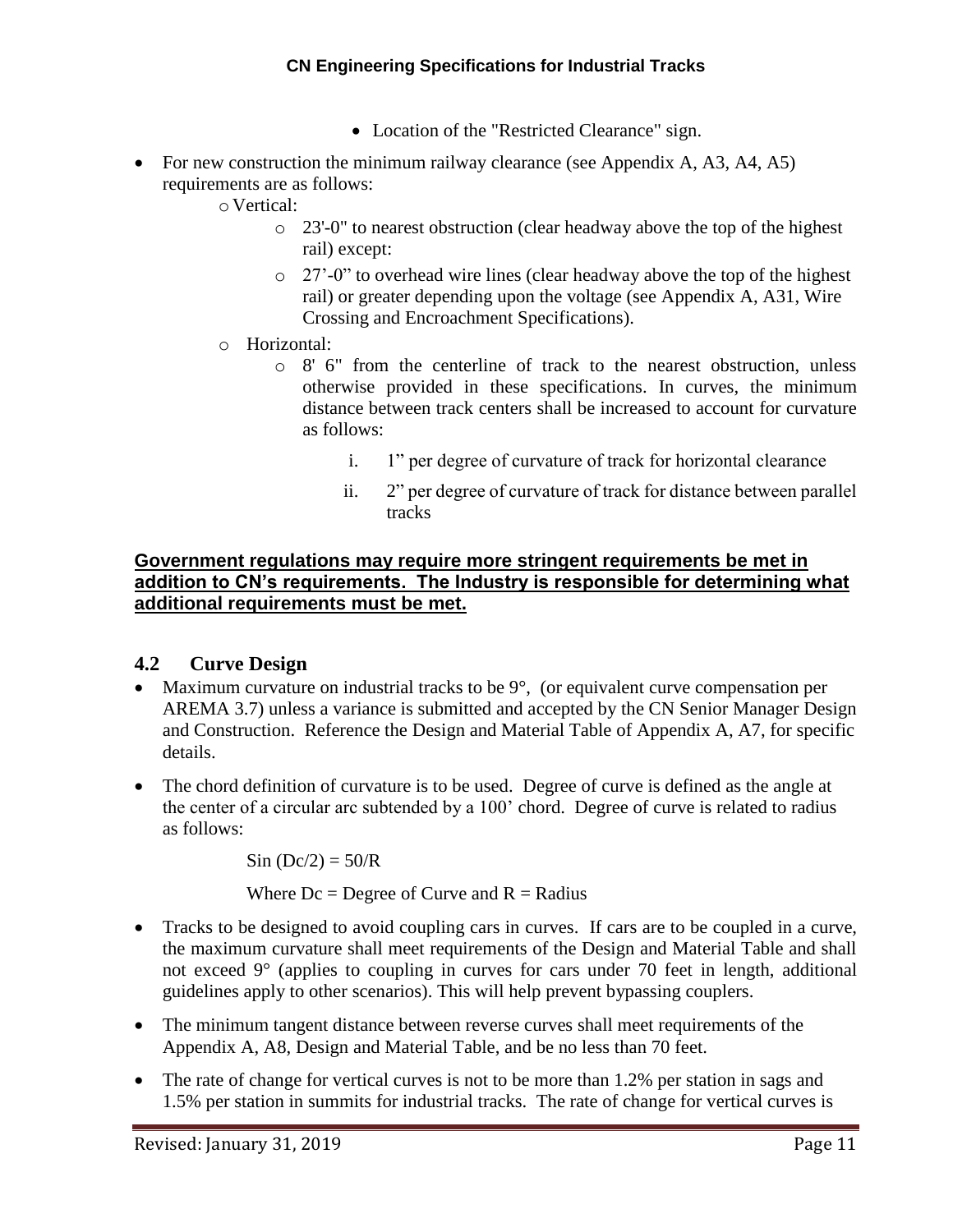not to be more than 0.60% per station in sags and 1.0% per station in summits for lead tracks. Between vertical curves, 100 feet of tangent is to be maintained. See Appendix A, A8, "Vertical Curves for Industrial Tracks".

- No portion of a turnout is to be located in horizontal or vertical curves, spirals or within track with superelevation.
- The point of switch is not to be located within 100 feet of a horizontal curve.
- The point of switch of any turnout or switch point derail is not to be located within twentyfive (25) feet of a vertical curve. See Appendix A, A7, Design and Material Table, for minimum distances to bridges, curves, and road crossings.

### <span id="page-15-0"></span>**4.3 Turnout Design**

- Mainline turnouts will be supplied as per the current CN Engineering Track Standard plans at the Industry's cost, and will be a minimum of a No. 12. Snow clearing devices are required where snow and ice present operational challenges. If a power turnout requires a snow clearing device, the power derail will also. A cost estimate will be provided for mainline turnouts and will include the price of snow clearing devices and any related power or signal costs. Note: A minimum lead time of four (4) months will be required for delivery of turnouts and snow clearing devices, so the project is to be planned accordingly.
- All turnouts within industrial facilities shall be per the Design and Material Table, Appendix A, A7. Turnout rail weight must be 115RE or greater, unless approved by CN Design and Construction. Second hand turnouts must be of acceptable quality with rail that is free of physical defects and has less than 20% of allowable head wear.
- No portion of the mainline turnout shall be installed closer than 100 feet to any bridge or public road crossing without an approved variance.
- Industrial turnouts must be in accordance with current CN Engineering Track Standard Plans. CN Senior Manager Design and Construction may accept alternate turnout designs upon review.
- All turnouts must have new borate treated No.1 hardwood switch ties.
- All turnouts must be equipped with adjustable rail braces.
- Second hand turnout material is not to be painted.
- Switch stands will be of ergonomic design (36 E or 36 EH) and can be new or second hand, and must be complete with connecting rods, targets, a lock (or keeper), and reflective tips as required.
- Frogs in other than main track turnouts will be either self-guarded solid manganese (SGSM) or rail bound manganese (RBM).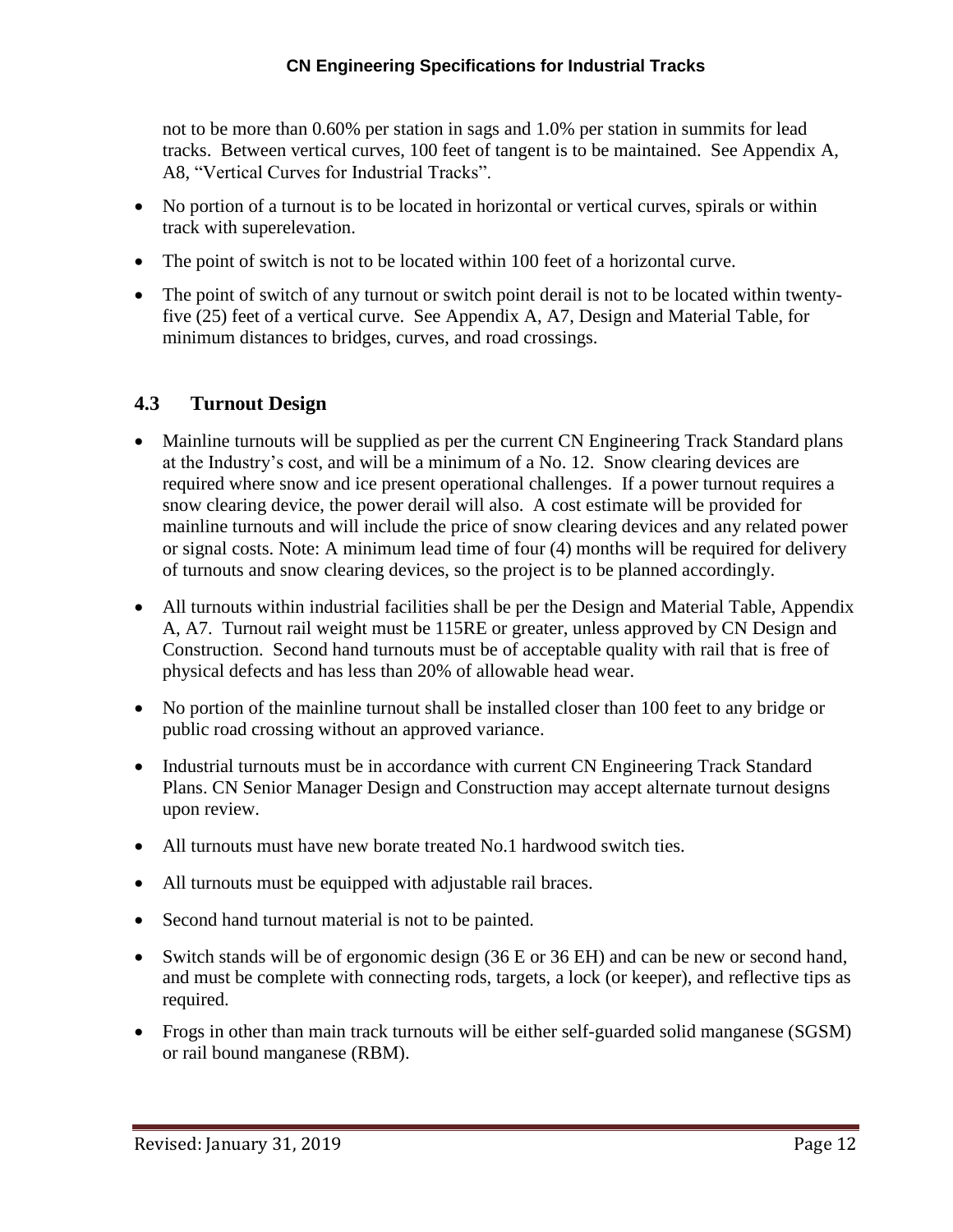### <span id="page-16-0"></span>**4.4 Derails Design**

- Derails must be installed on industrial track connections at main and controlled sidings.
- Hinge and sliding type derails may be used where the speed of the equipment to be derailed will not exceed 15 mph.
- A derail with a wheel crowder shall be installed where any of the following conditions apply:
	- o A car mover is in use;
	- o Derailing speed could exceed 9 mph; or
	- o The derail is installed on the inside of a curve.
- Double Switch point derails as per Appendix A, A14, Double Switch Point Derail Drawing, must be used when;
	- o Speed of the equipment to be derailed could exceed 15 mph.
	- o Where a locomotive, car mover, or cable progressioner is used by a customer to move and spot cars within the facility.
- Where switch point derails are used, adequate rail anchorage must be provided to prevent rail creep.
- CN's Regional Chief Engineer or designate will approve the derail selection for each installation.
- The following table shall be used in conjunction with available track length and grade information to determine derail requirements:

| Gradient (%) | 8 mph | 9 mph | $12$ mph | 15 mph |
|--------------|-------|-------|----------|--------|
| 0.30         | 1000  | 1280  | 2350     | 3800   |
| 0.50         | 485   | 615   | 1125     | 1805   |
| 0.75         | 310   | 395   | 700      | 1090   |
| 1.00         | 225   | 285   | 555      | 785    |
| 1.50         | 155   | 190   | 330      | 510    |
| 2.00         | 115   | 140   | 245      | 380    |

**Distance (Feet) in which a Free-Rolling Car will achieve the Following Speed**

- Derails must be installed so equipment will derail away from the track being protected and shall be at least 20' beyond the 13' 6" clearance (fouling) point. Derails must be far enough behind any insulated joints to ensure that equipment derails before fouling the track circuit.
- Hinge and sliding derails will be painted yellow, and any track equipped with a derail shall have the switch stand lever painted yellow. Proper signage shall also be erected at derail locations.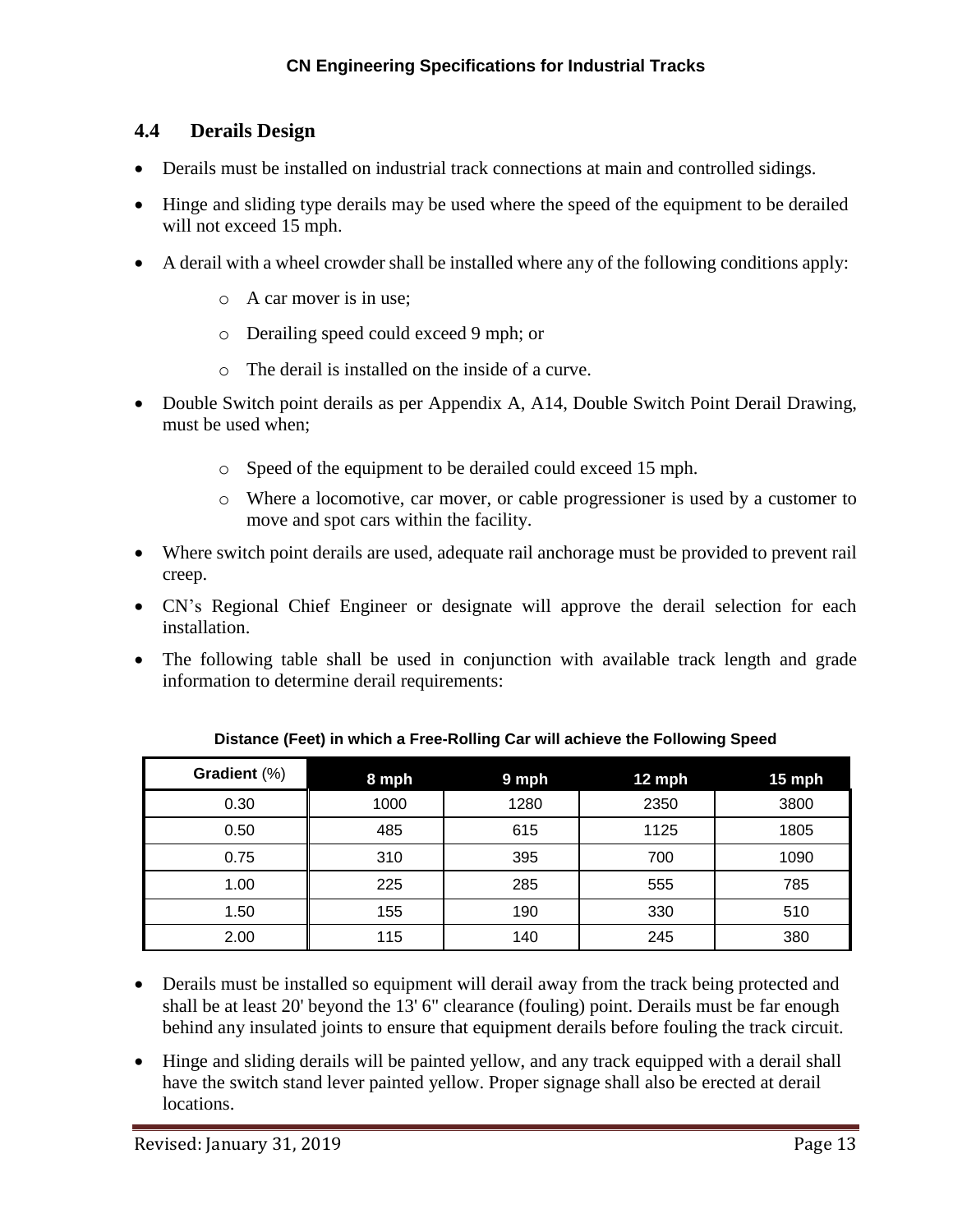Exact locations of derail installation will be coordinated with CN Design and Construction.

### <span id="page-17-0"></span>**4.5 Cable Progressioners/Car Movers**

- Must comply with clearance specifications.
- Must have adequate lighting to ensure permanently mounted snatch blocks are visible at all times and that cables will not impede normal working activity.
- Must be painted a conspicuous color.
- Lockout controls must be installed on car progressioner panel to ensure no operation during switching or track maintenance.
- Alarm system (i.e. bell, buzzer, etc.) to be integrated with start control so that a five second warning is given to personnel in the vicinity that car progressioner will be operating.
- Standard warning sign to read "Caution: Car Puller Cables on Ground".

### <span id="page-17-1"></span>**4.6 Under Track Pits**

- Unloading Pits shall be designed and constructed in accordance with the provisions of the CN Unloading Pit Standard JL3-5 (See Appendix A, A15); AREMA Manual, Specifications, Chapter 15, Part 8, Section 8.4;
- Drawings must be stamped and approved by a Professional Engineer. Separate unloading pit plans must be submitted for review and acceptance by a CN Design and Construction.
- Unsupported running rail
	- o No joints in running rail shall be permitted over the pit.
	- o The top of the concrete pit walls shall be true and level to provide full bearing for the running rails.
- Structural supporting beams
	- o Running rails to be attached to the supporting beams at 2' centers.
	- o Welding of rails to beams is not permitted.
	- o Beams to be provided with masonry plates.
	- o Two anchor bolts for each masonry plate (bearing plate) to be provided.
- The cover for the unloading pit is to be installed flush with the top of the ties or constructed to provide minimum slopes of 4:1 from top of the ties to top of the opening and must not protrude above the rail. Both the cover and slope sections to be of metal and removable for ready inspection of rail and supports.
- Capacity of the foundation to support the unloading pit shall be a component of the overall design. The report shall be and the report shall be provided with the application and drawings.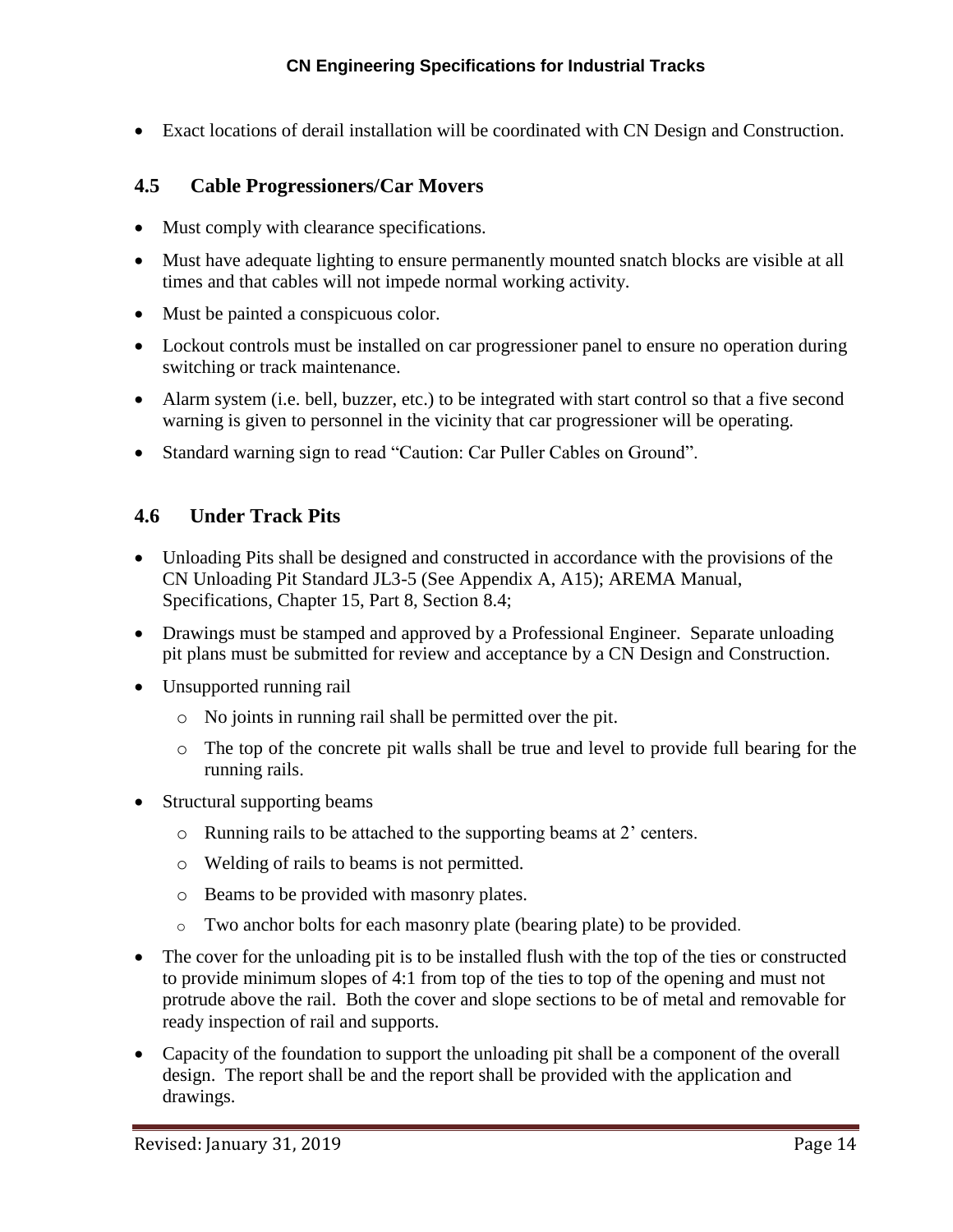### **4.7 Track Construction**

Track must be constructed to meet current CN Engineering Track Standards and applicable regulatory/industry standards and guidelines. These standards include but are not limited to FRA, Transport Canada, AREMA, CN critical tasks (CT's).

#### <span id="page-18-0"></span>**4.7.1 Timber Track Tie Installation**

- Line the end of the track ties true on one side of the entire length of the track. All ties are to be installed at right angles to the rail.
- Treated ties must not be handled with any tool having sharp points that will penetrate beyond the depth of the treatment, or cause damage to the ties.
- When ties are re-spiked, the spike holes must be plugged with expanding foam plugging compound.

#### <span id="page-18-1"></span>**4.7.2 Rail Installation**

- Rail must be handled carefully at all times. It must be unloaded by use of a crane, skids or threader and must not be dropped. Rail must not be struck with a steel hammer or similar tool.
- Lay second hand rail in the same position it occupied before removal from the previous track so that the gauge side remains the gauge side.
- Rail having cuts or holes made with an oxy-acetylene torch or an electric arc must not be used unless the cuts and/or holes have been removed with a saw cut. The saw cut must be made no less than four inches from the torch cut.
- Rail ends will be cut vertical and perpendicular to the length of the rail. All saw cuts will be made with an abrasive blade. Rail saws will be supported with guide arms to ensure straight cuts.
- Use rail drills only for drilling rail. Rail index bars will be utilized for accurately locating bolt holes.
- Where new rail adjoins second hand rail the maximum mismatch shall not exceed 1/8". Where required, mismatch shall be reduced through welding, grinding or replacement of the rail.
- All installations shall be designed using the same rail section throughout. Use compromise rails, compromise welds or compromise joints to join rails of different sections.
- Where the length of rail being laid is in excess of 78', rails 39' or less in length shall be laid on each side of non-bonded insulated joints, turnouts and railway crossings at grade.
- Avoid placing rail joints at road crossing.
- Joints shall be staggered by at least 12 feet on opposite rails to avoid square joints.
- Expansion gaps between rail ends, when lying bolted rail or track panels, must be provided. Fiber, hardwood or metal shims may be used to obtain the proper expansion space by bringing rail ends squarely together against the expansion shims. Expansion shims must not be removed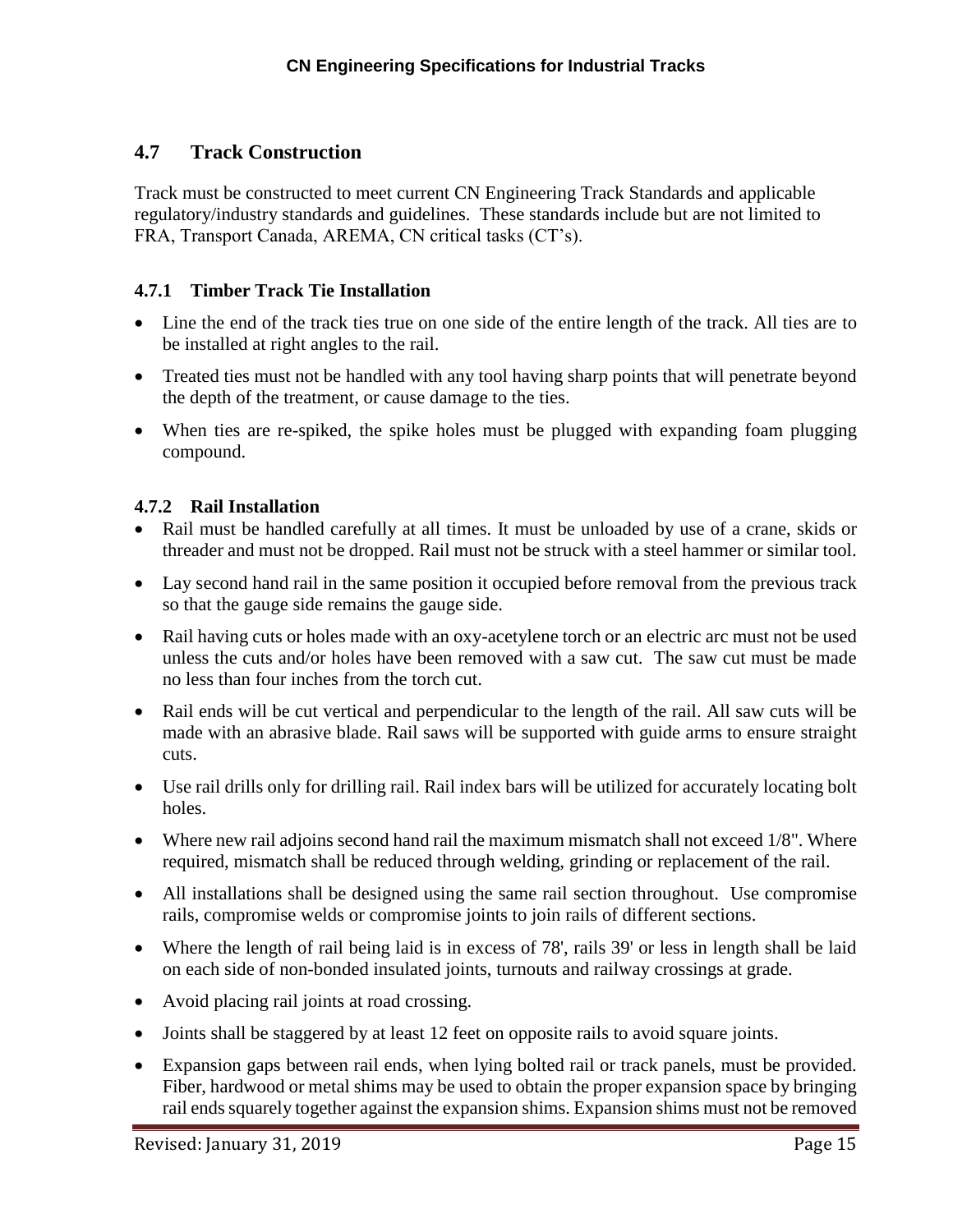#### **CN Engineering Specifications for Industrial Tracks**

until the rail is properly spiked, the bolts tightened, and rail anchors applied. Expansion gaps must conform to the following:

| <b>Expansion Gap</b><br><b>Inches</b> | 33 ft. Rail Temp.<br>Degree F. | 39 ft. Rail Temp.<br>Degree F. |
|---------------------------------------|--------------------------------|--------------------------------|
| 5/16                                  | Below 10                       | Below 6                        |
| $\frac{1}{4}$                         | 10 to 14                       | 6 to 25                        |
| 3/16                                  | 15 to 34                       | 26 to 45                       |
| 1/8                                   | 35 to 59                       | 46 to 65                       |
| 1/16                                  | 60 to 85                       | 65 to 85                       |
|                                       | Above 85                       | Above 85                       |

- Place joint bars and tighten bolts before spiking the rail.
- Tighten bolts in the rail joints in the following sequence:
	- o The two bolts at the center of the bar,
	- o The second bolt from the end of each rail,
	- o The third bolt from the end of each rail.
- Tighten bolts to the following torque:

| <b>Size of Bolt</b> | Torque (ft-lb) |
|---------------------|----------------|
| 1 "                 | 490            |
| $\frac{7}{8}$ "     | 375            |

• If Continuous Welded Rail (CWR) is used, ensure that it is destressed before placing the track into service and that Preferred Rail Laying Temperature as provided in the table below is achieved:

| Location*                                  | <b>PRLT</b>      |
|--------------------------------------------|------------------|
| Eastern Region and Western Region (Canada) | $90^{\circ}$ F   |
| Former DWP and DMIR Territory              | $100^{\circ}$ F. |
| US Region (except former DWP and DMIR)     | $105^{\circ}$ F. |

\**Check with local Design and Construction Office for the appropriate PRLT based on project location.*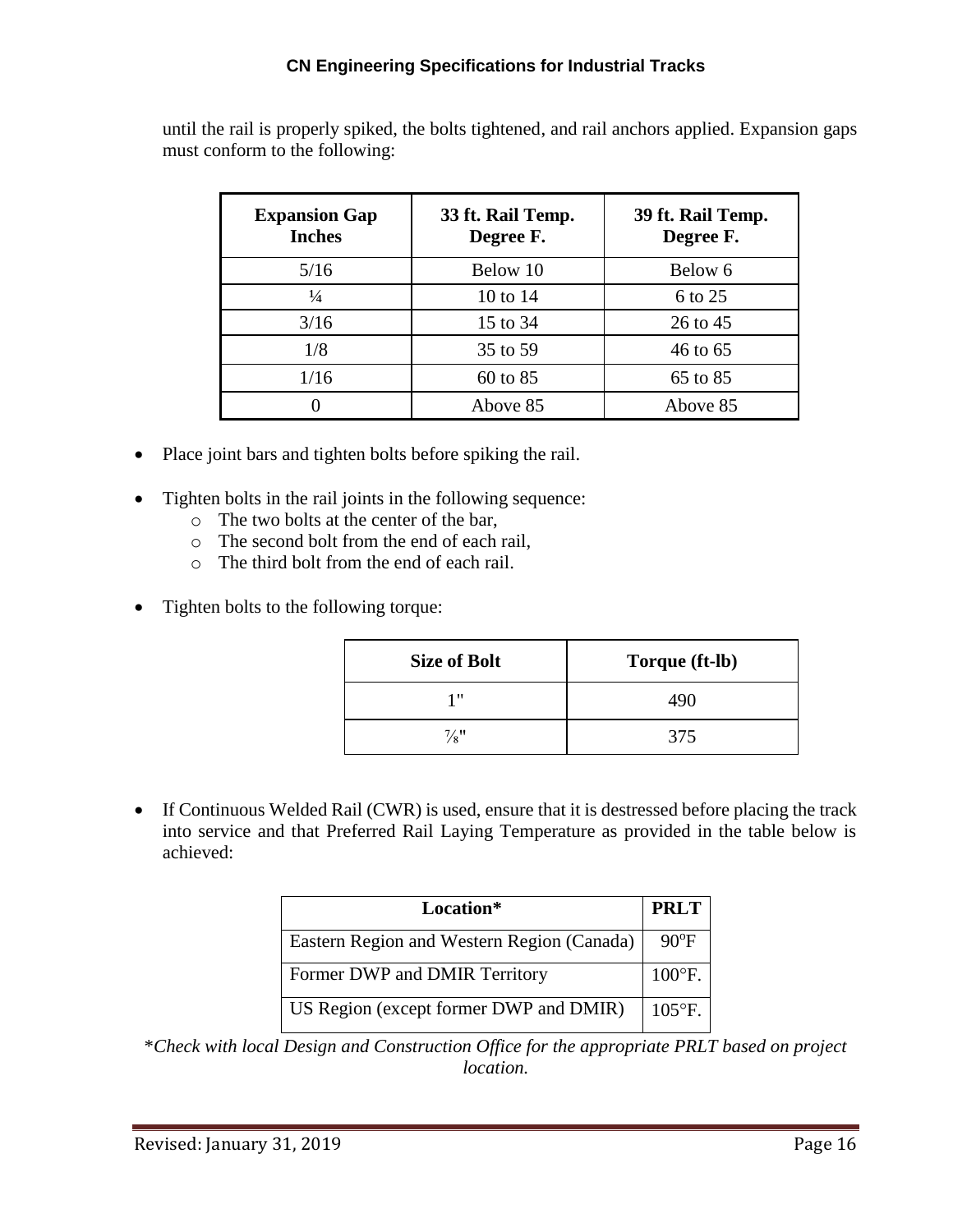- Anchor rails per Appendix A, A11, Anchor Pattern for Continuous Welded & Jointed Track. For CWR, anchoring must be completed once rail has been properly destressed.
- Gauge of track after laying rail must be uniform and within 1/8" of design.

#### <span id="page-20-0"></span>**4.7.3 Turnout Installation**

- Minimum 14" tie plates are to be used in all turnout construction.
- Spiking in turnouts must fill all spike holes in the plate, up to a maximum of 6 spikes per plate.
- The turnout stock rail must be bent horizontally, as shown on the standard plan. Only standard carbon and 3HB rail, in 115 lb section or smaller, may be field bent with an approved bender. For safety reasons, under no circumstances are head hardened rails or rails greater than 115 lb to be bent in the field.
- Fully anchor the length of the turnout as per CN standards.
- Ensure the switch point fits snugly against the stock rail for the entire length of the planed portion.
- Bolt switches, frogs and guard rails fully. Provide proper washers and cotter pins for bolts as required. Lock tight nuts are recommended.
- Switch stands must be securely bolted or lagged to the head block ties.
- Switch stands must be equipped with a lock or keeper.
- All switches must be equipped with the appropriate reflectorized target. Target assemblies will be properly adjusted to display green when the switch is lined for the normal route and yellow (siding/industrial) or red (main line) when lined for the diverging route.
- Switch targets will bear 3" black numbers on the yellow target representing the track number.
- Install switch rod bolts and connecting rod bolts, except the bolt under the switch stand, with the nut on the upper side to permit ready inspection of the cotter pin.
- Install the connecting rod bolt under the switch stand with the head on the upper side. Install cotter pins on all connecting and switch rod bolts.
- Position the handle to be on the frog side of switch stand when the switch is lined in the normal position.
- Ergonomically designed switch stands are to be used on all turnouts.
- Lubricate switch stands, switch plates, connecting rod bolts and spring frogs properly after assembly.
- Ensure the distance between the gauge side of a frog and the bearing side of the guard rail at 4' 6-  $\frac{5}{8}$ ".
- Tamp turnout ties firmly throughout the entire length.
- Upon completion of final track surfacing and regulating, the cribs of ties under the switch point will be cleared of ballast to mid-tie and all rods free to move as intended.
- Once installed, line new turnouts for through movement and clamp or spike the switch point.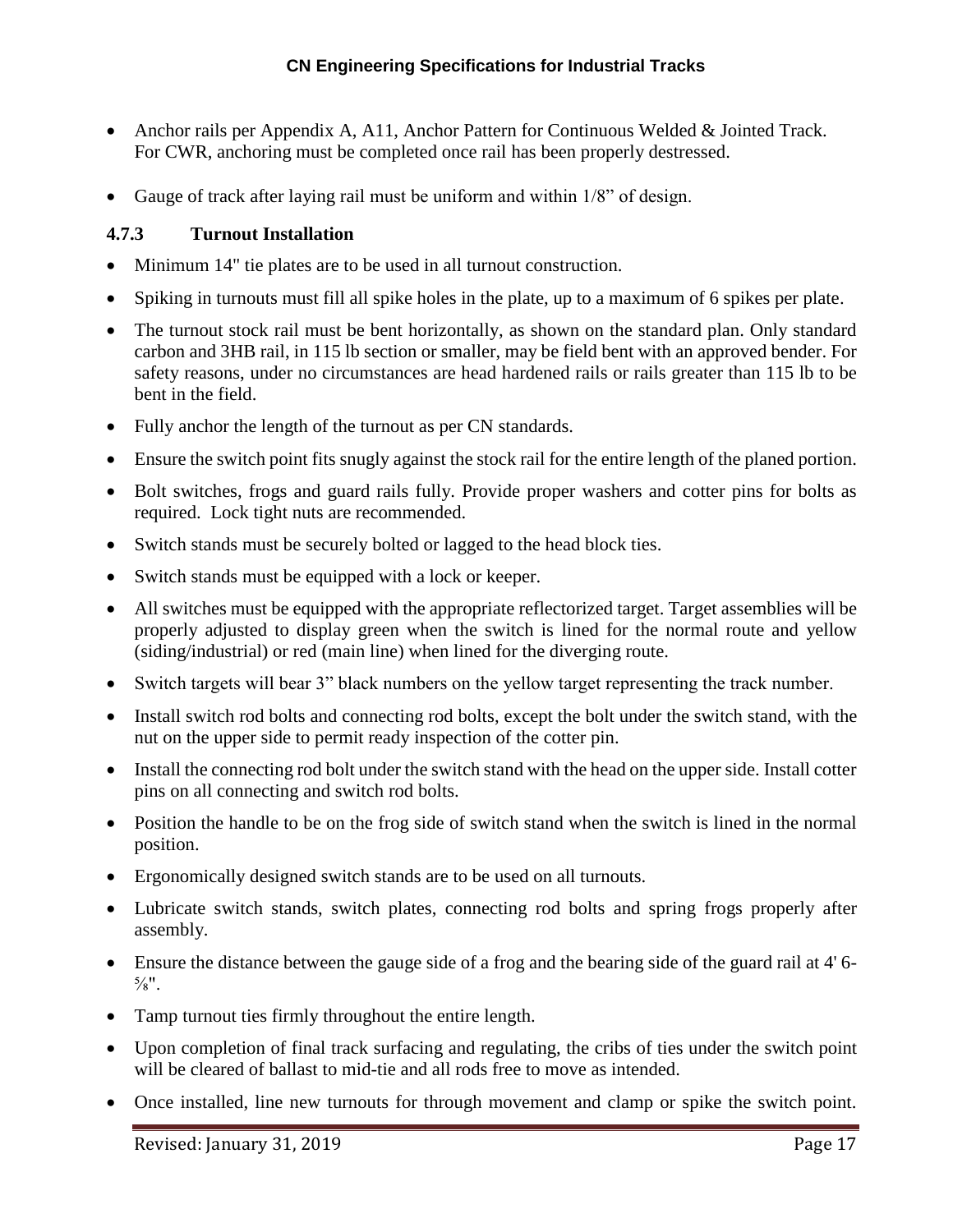#### **CN Engineering Specifications for Industrial Tracks**

Switch points shall remain clamped or spiked until inspected by a CN Track Supervisor or a designee.

#### <span id="page-21-0"></span>**4.7.4 Track Surfacing and Lining**

#### *Distribute Ballast*

- Damage caused to CN tracks or equipment during ballast unloading, surfacing, and lining must be reported immediately to the CN project manager.
- The Contractor is cautioned that damage caused by their equipment to CN property during the distribution of ballast and surfacing will be repaired by the Contractor at his expense.
- Care must be taken to protect signal appliances during ballasting and track surfacing operations.

#### *Lifting*

- Single track raises will be limited to a maximum of 4 inches.
- Raise all tracks and turnouts with the ballast to provide a minimum depth of 9" from the bottom of the tie to top of sub-ballast or to a depth indicated on approved design.
- Tamping machines or other mechanical tamping equipment will be used to tamp ballast.
- Tamp both sides of ties from a point 16" inside each rail to the end of the ties.
- Tamp inside and outside of the rail simultaneously.
- Do not tamp at the center of the ties between the inside limits stated above.
- On turnouts, tamp ties for 16 inches either side of all rails.
- Manually tamp the areas under the frog, guard rails, and heel castings, using bars or mechanical hand tampers.

#### *Lining*

- Line all track and turnouts to conform to the approved drawings.
- Verify that final curve alignment fits designed curvature.

#### *Dressing*

 Dress the ballast to conform to the ballast sections as shown on attached standard drawing Appendix A, A1, Typical Cross Section Detail.

#### *Surfacing*

Bring track to a uniform gradient with corresponding cross-level to suit the alignment.

#### *Tolerances*

 Alignment: The maximum out-of-alignment measured from mid-ordinate of a 62' chord may not be more than 1/8".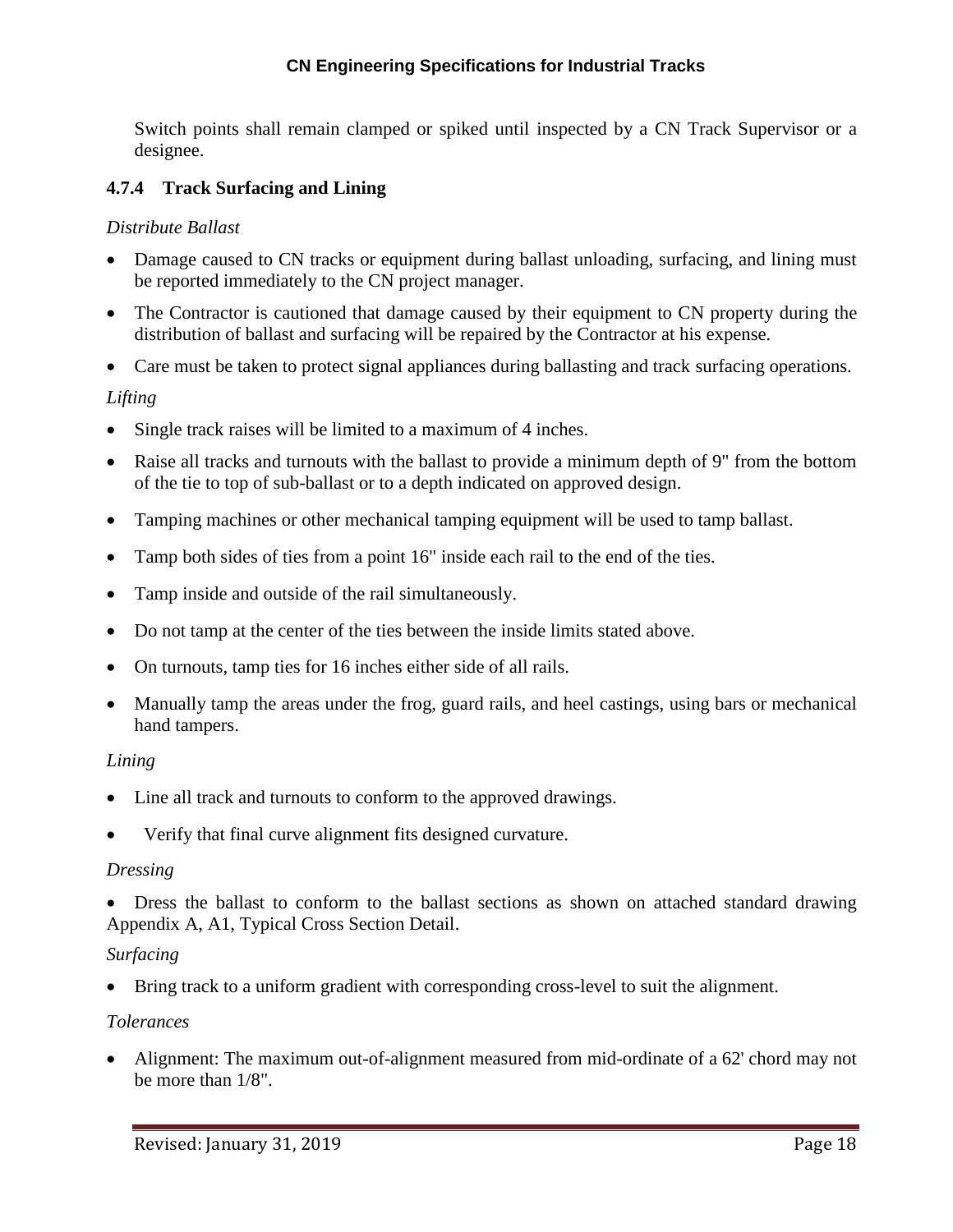- Surface: The deviation from uniform profile on either rail at the mid-ordinate of a 62' chord may not be more than 3/16".
- Cross-level: The deviation in cross-level from design may not exceed 3/16".

#### <span id="page-22-0"></span>**4.7.5 Road Crossings**

- All new crossings shall conform to all applicable regulations.
- Crossing sightlines are to comply with all regulatory requirements.
- All crossings shall be located clear of turnouts, switches and other track appliances.
- Where the width of crossing necessitates, replace jointed rail with welded rail.
- Rail joints shall be kept clear of crossings and where practicable must not be located closer than 25' from the edge of the crossing.
- Insulated rail joints at crossings, if required, shall be installed per current CN Engineering Track Standards.
- Crossing surface to be as follows:
	- o Only fully planked timber, asphalt, concrete or solid rubber planking will be accepted. Gravel crossing surfaces are not permitted.
	- o Planks to be full depth of the crossing to match the height of rail. Planks shall not protrude above the top of the rail.
	- o Crossing surface planks may be shimmed to the correct height with shims covering the full contact area between the tie and the plank.
	- $\circ$  Provide a flangeway space of not more than 3" or less than 2" deep, and not less that 2  $\frac{1}{2}$ " or more than 3" wide.
	- $\circ$  Fasten timber planks with  $\frac{1}{2}$ " x 12" crossing spikes or lag screws, with one fastening in every other tie and at each end. Countersink planks for recessing of the washer and the lag bolt head.
	- o Trim the ends of the planks parallel to the road centerline. Bevel edges to prevent dragging equipment from catching on planks
- Drainage of the track at all crossings must be properly maintained at all times. Each quadrant of the crossing will have swales to direct runoff away from the track and crossing.

### <span id="page-22-1"></span>**5. Materials Standards**

This section details CN's material requirements for industry track projects.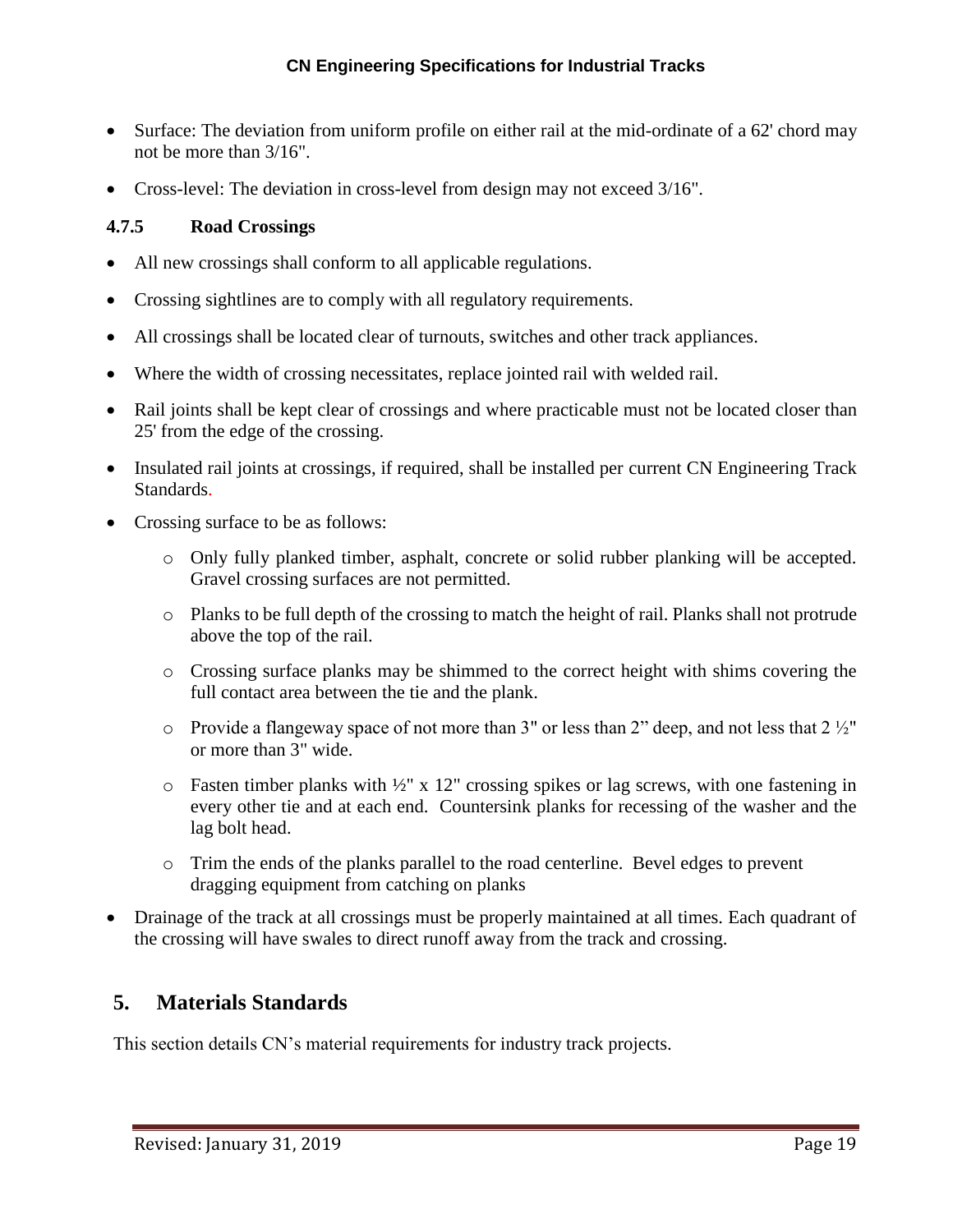### <span id="page-23-0"></span>**5.1 Rail**

- Continuous Welded Rail (CWR) may be specified and will be laid and anchored under separate specifications per current CN Engineering Track Standards.
- For tracks handling dangerous commodities, rail must be control cooled and approved by CN.
- New rail shall be a minimum of 115 lb RE or greater.
- Secondhand (PW) rail must be a minimum of 100 lb ARA-A or heavier for installations in Canada and 112 lb RE or heavier for installations in the United States.
- Rail quality may include minor imperfections in line and/or surface, or minor physical defects that will not interfere with the safe use of the rail in yard tracks, industrial tracks and light density spurs.
- Secondhand rail may be used in customer industrial locations, provided it meets the following standards:

Rail lengths of 27 feet or greater are acceptable, but rail less than 39 feet may not make up more than 25% of the total rails. Rails 78 foot or longer must be used through road crossing with joints no closer than 25' from each end of the crossing surface.

- Rail to be free of internal defects confirmed by UTT Testing prior to installation.
- PW rail to be installed must be within the following limits of wear:

| <b>Section</b>                    | 136RE             | 132RE<br>115RE |                  | 112RE<br>U.S. Only   | $100$ ARA-A<br>Canada Only |
|-----------------------------------|-------------------|----------------|------------------|----------------------|----------------------------|
| Max Loss of<br>Vertical<br>Height | $5/8$ "(16mm)     | 9/16''(14mm)   | $1/2$ " (13mm)   | $3/8$ " $(10mm)$     | $5/16$ "(8mm)              |
| Max Gauge<br>Face Wear            | $3/8$ " $(10mm)$  | $3/8$ " (10mm) | $3/8$ " (10mm)   | $3/8$ " $(10mm)$     | $3/8$ " $(10mm)$           |
| <b>End Batter</b>                 | $5/32$ "(4mm)     | $5/32$ "(4mm)  | $5/32$ "(4mm)    | $5/32$ "(4mm)        | $5/32$ "(4mm)              |
| Maximum<br>Combined<br>Wear       | $3/4$ " $(28$ mm) | 15/16/(24mm)   | $7/8$ " $(21mm)$ | $3/4$ " $(17$ mm $)$ | $11/16$ " $(14mm)$         |

# <span id="page-23-1"></span>**5.2 Welding**

- Welding kits must be compatible with the type of rail being welded. For any weld involving a chrome alloy rail, only a chrome welding procedure shall be used.
- Thermite or field flash butt welds shall be located as close as possible to the center of tie cribs. The weld must not be closer than 4" to the edge of the tie and in no case may a field weld be situated over a tie plate.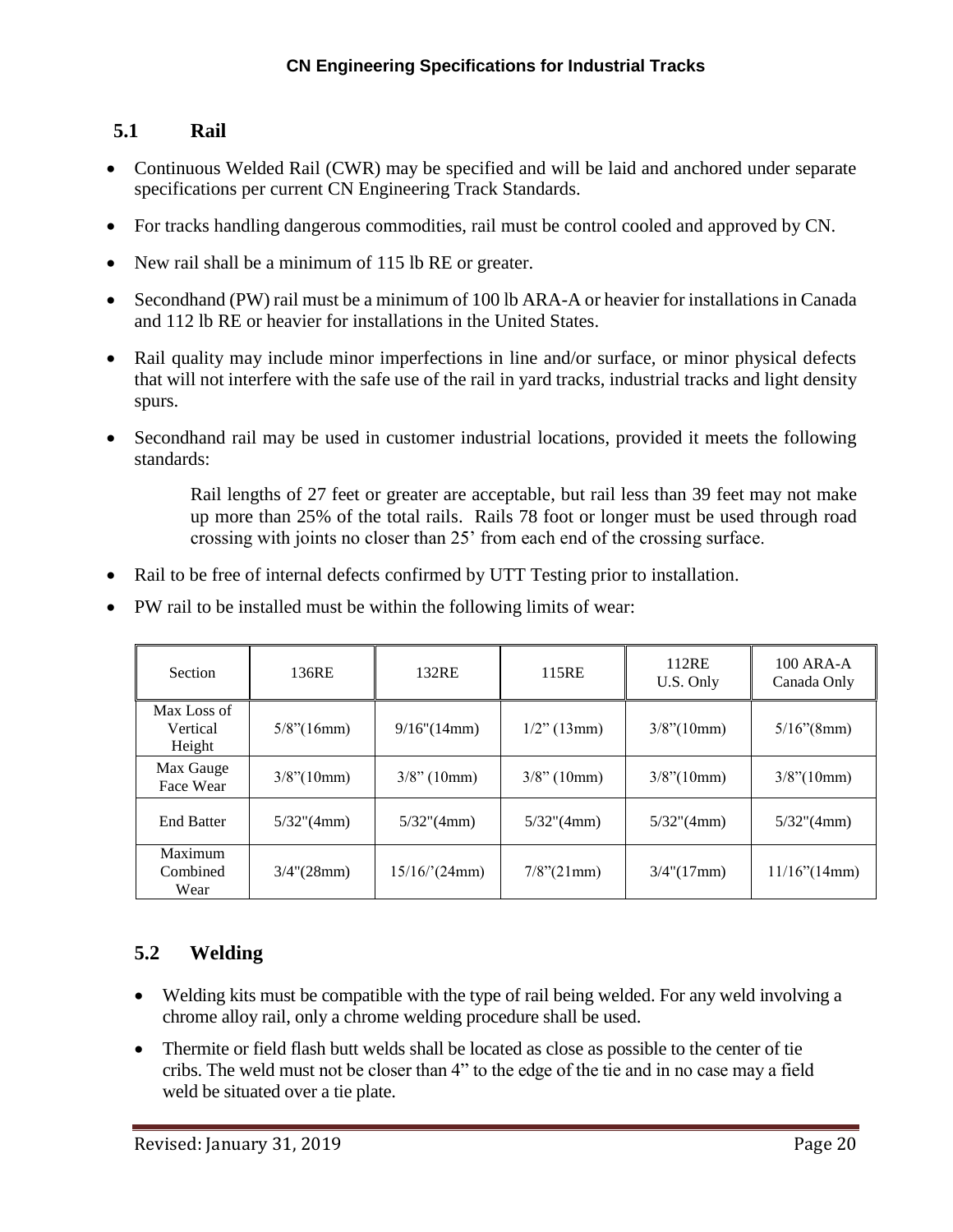- Thermite Welds will not be made:
	- o Within 6 feet of another thermite weld
	- o Within 3 feet of a plant weld
- Welding gaps for thermite welds shall be minimum 1", maximum 1 1/8" inches except where approved wide gap welds are used.
- All rail ends must be saw cut. The cut must be square and perpendicular to the rail axis, with a variation not exceeding 1/8" and all burrs must be removed.

|                     |                                                  | <b>WEIGHT OF RAIL</b>      |                             |                             |  |  |
|---------------------|--------------------------------------------------|----------------------------|-----------------------------|-----------------------------|--|--|
|                     |                                                  | 100 lb. and<br>smaller     | $112 / 115$ lb.             | 132/136/<br>141 lb.         |  |  |
|                     | Standard<br>Thermite                             | 0.125"<br>$(3 \text{ mm})$ | 0.30"<br>$(8 \text{ mm})^*$ | 0.30"<br>$(8 \text{ mm})^*$ |  |  |
| <b>IYPE OF WELD</b> | <b>Step Down</b><br>Thermite<br>Kit<br>136NEW to |                            |                             | 0.375"<br>$(10 \text{ mm})$ |  |  |
|                     | <b>Flash Butt</b><br>Welder                      |                            |                             | $0.20$ " (5 mm)             |  |  |

#### MAXIMUM ALLOWABLE RAIL HEIGHT DIFFERENCE

\* If Vertical Rail Base Offset exceeds 1/8" (3 mm) a sloped base plate must be used

### <span id="page-24-0"></span>**5.3 Joint Bars**

- All rail joint bars must be of proper design and dimension for the rail on which it is to be applied.
- "Skirted" or "Toed" bars are not permitted.
- Second hand joint bars in good condition may be used except insulated or compromise joints which must be new in all cases.
- All joints shall be fully bolted with rail drilling that conforms to proper dimension and design for the rail section.

### <span id="page-24-1"></span>**5.4 Sub-ballast**

 Sub-ballast gradation shall be sufficient to prevent penetration of the sub-ballast into the subgrade and shall conform to CN requirements.

### <span id="page-24-2"></span>**5.5 Ballast (Crushed Gravel)**

• Ballast shall conform to the following gradation and the specifications of Appendix A, A16, CN Granular Specification, or be subject to the review and acceptance of CN Senior Manager Design and Construction (type and size may be modified slightly to meet local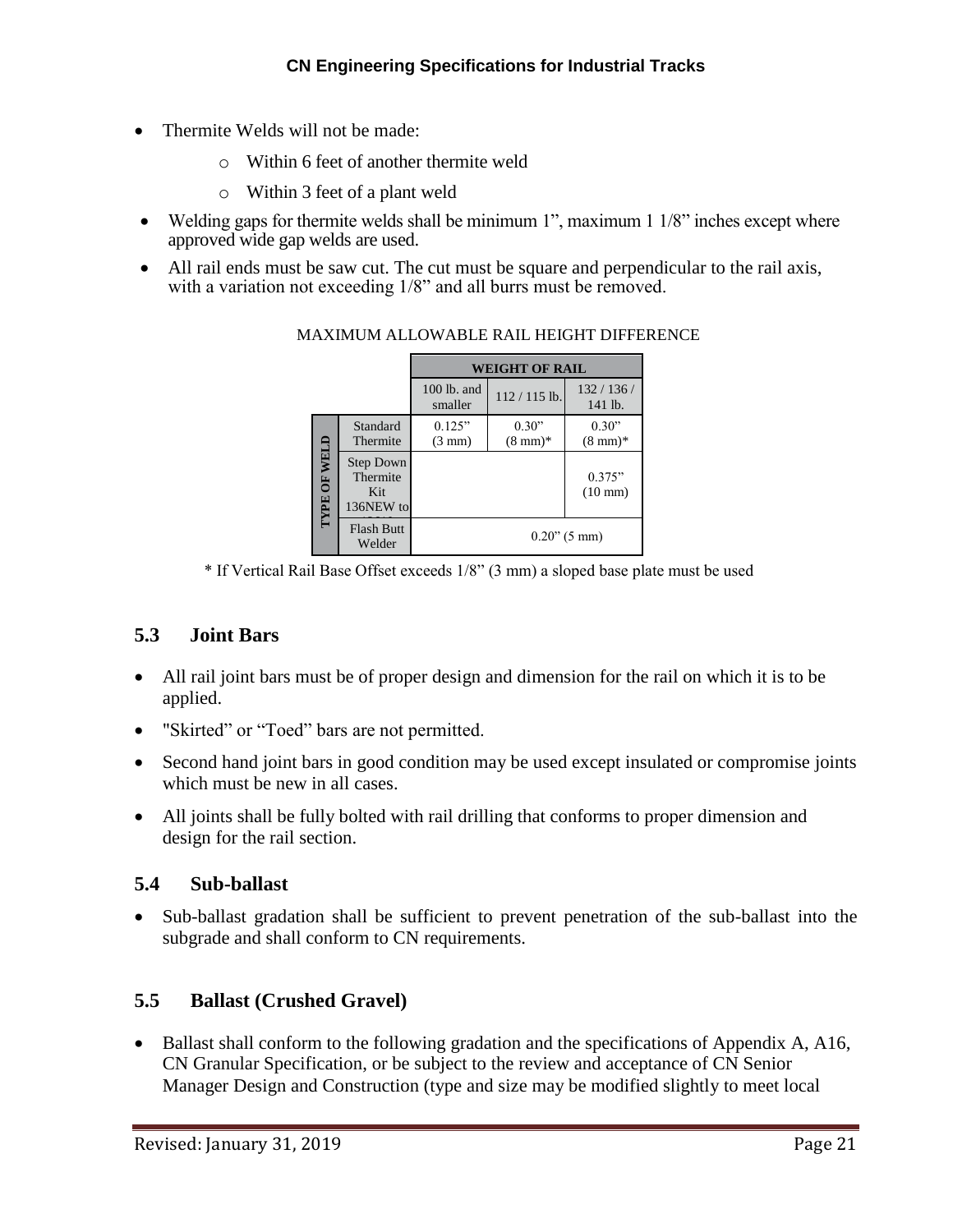#### **CN Engineering Specifications for Industrial Tracks**

conditions) Heavy use leads or trackage may require crushed rock ballast as determined by CN Design and Construction.

| Nominal<br><b>Size</b>    | $1 - 3/4"$<br>$(45.3 \text{ mm})$ | $1-1/4$ " (32<br>mm) | 1" (25.4)<br>mm) | $\frac{3}{4}$ " (19<br>mm) | $\frac{1}{2}$ (12.7)<br>mm) | No. 4<br>$(4.76 \text{ mm})$ | No. 200<br>(74<br>micron) |
|---------------------------|-----------------------------------|----------------------|------------------|----------------------------|-----------------------------|------------------------------|---------------------------|
| %<br>Passing<br>by Weight | 100                               | $-70-95$             | $-50-80$         | 10-40                      | $0-15$                      | $0 - 1$                      | $0 - 1$                   |

- Industry must provide a sieve analysis of the ballast.
	- o Provide a sample for testing by a recognized materials testing consultant.
	- o Pay for material testing.
- Ballast to have a minimum count of particles with one or more fractured faces of 70% on each sieve size.
- Material in sample finer than No.4 (4.76 micron) sieve will not be considered in determining the percentage of fractured faces.
- Grading of crushed gravel ballast shall be determined by ASTM C316, latest edition.
- Amount of material finer than No. 200 (74 micron) shall be determined by ASTM C117, latest edition.
- The percent of wear due to abrasion shall be less than 30% for the ballast per ASTM C 131 "A" grading.

### <span id="page-25-0"></span>**5.6 Rail Anchors**

- Rail anchors are to be new or manufacturer certified refurbished rail anchors of appropriate size.
- Rail anchor application shall match the pattern as shown in Appendix A, A11, Anchor Pattern for Continuous Weld and Jointed Track.

### <span id="page-25-1"></span>**5.7 Tie Plates**

- Recommended tie plate usage found in Appendix A, A21, Turnout Return Curves and Spiking Pattern for Industrial Track drawing.
- Tie plates to be a minimum of 11" for  $5\frac{1}{2}$ " base rail on tangents, and a minimum of 14" for 6" base rail and in curves. For locations with curves 9 degrees or greater, 16" cast plates to be installed on every other tie. All 16" cast plates to be a CN approved premium plate.
- Tie plates to be double shouldered with 1 in 40 cant.
- Tie plates may be second hand provided the plates are not broken, damaged or have worn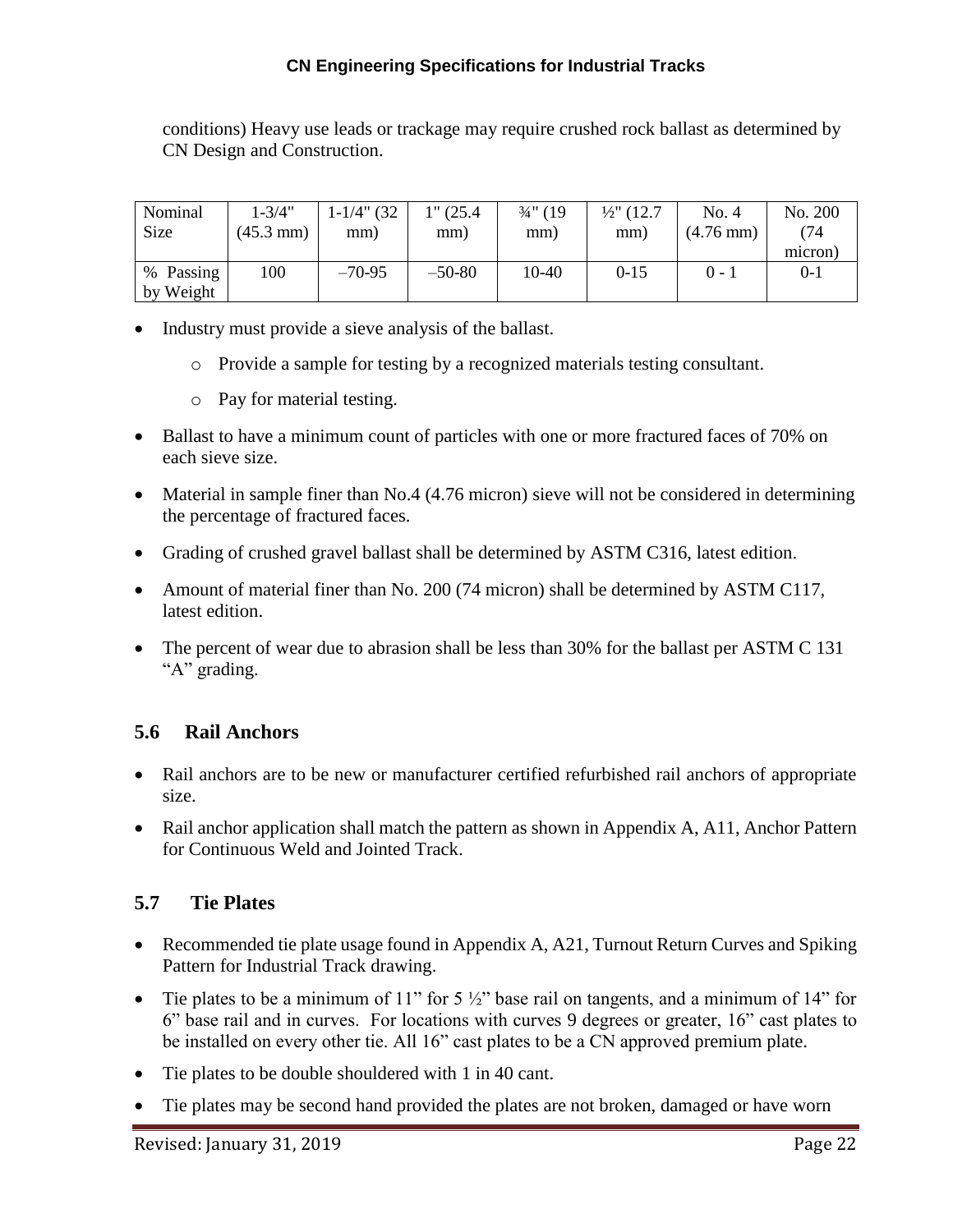spike holes.

• All ties are to be fully plated.

### <span id="page-26-0"></span>**5.8 Ties**

- All ties are to be treated in accordance with the latest edition of AREMA Manual Chapter 30.
- Timber Track Ties
	- o Track ties are to be new and a minimum of No.2 hardwood ties. No. 1 hardwood ties are required on curves over 6 degrees, and on all lead and loop tracks.
	- o Track ties are to be a minimum 8'-6" in length and have minimum cross section dimensions of 6" x 8". The corners may be beveled to provide a minimum 7-1/2" flat surface on the top and bottom.
- The use of concrete or steel ties may be permitted subject to review and acceptance by CN Senior Manager Design and Construction.
- Switch ties shall be new No. 1 hardwood ties, minimum 7"x9" in size, with length as required per the appropriate CN Engineering Track Standard plan. Refer to Appendix A, A7, Design Material Table for spacing and type.
- Borate treated switch ties and track ties are recommended for high decay zones (warmer climates or wet swampy conditions).

### **5.9 Hardware**

- All hardware (bolts, nuts, spring washers, etc.) shall be new.
- Track bolts shall be of appropriate size, complete with nuts and conform to latest edition of AREMA Manual, Chapter 4.
- Spring washers shall be of appropriate size and conform to the latest edition of the AREMA Manual, Chapter 4.

#### <span id="page-26-1"></span>**5.10 Track and Screw Spikes**

- Spiking on industrial spurs and lead tracks is to be done per Appendix A, A11, Turnout Return Curves & Spiking Patterns for Industrial Tracks.
- Screw spikes shall be  $6''$  x  $7/8''$  diameter with rectangular head.

### <span id="page-26-2"></span>**5.11 Bumping Posts/Earthen Bumpers**

- Stub end tracks require the installation of a bumping post or earthen bumper.
- Design of bumping posts/earthen bumpers shall take into account protection of any infrastructure beyond the end of track.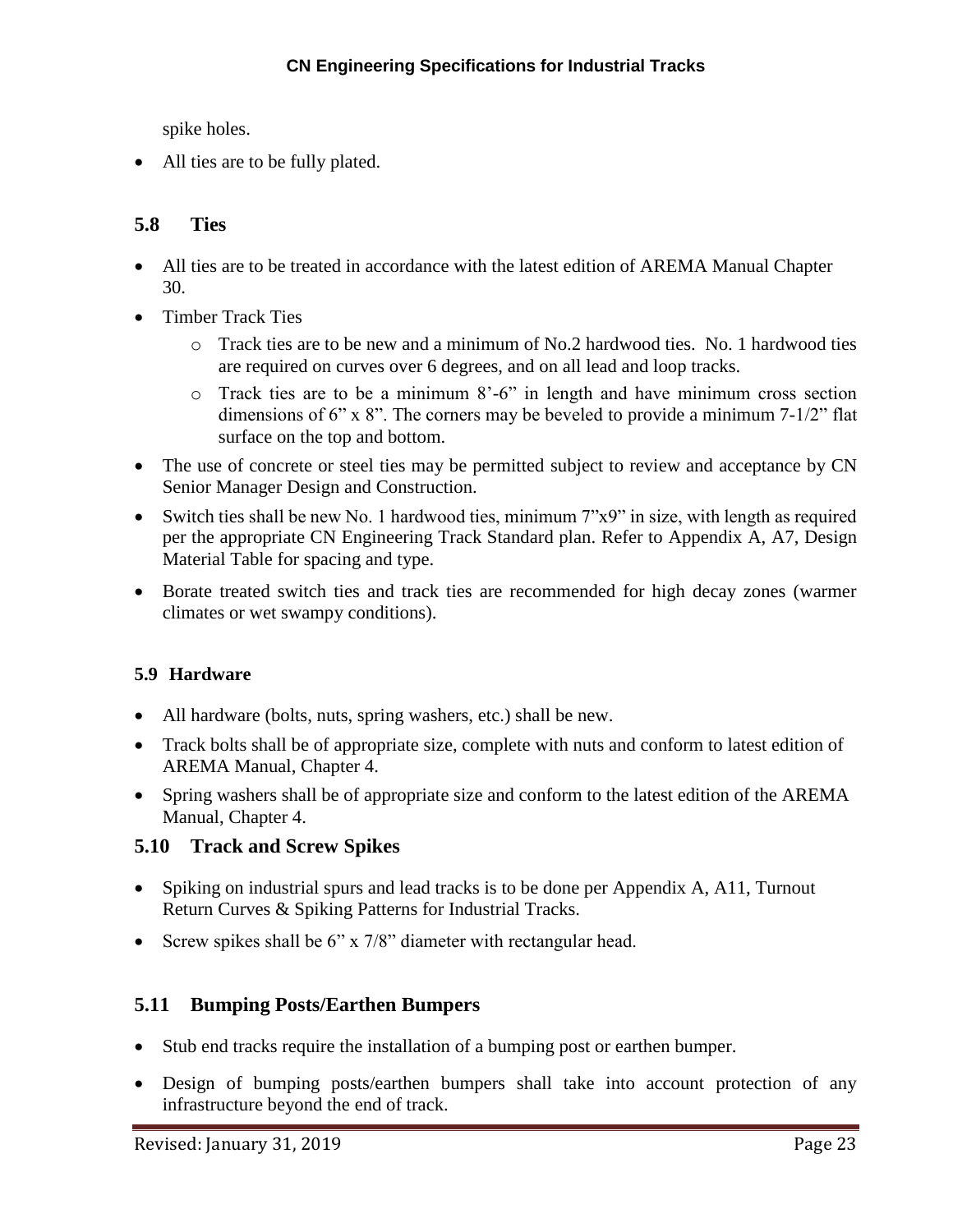- Install bumping posts or earthen bumpers 10 feet from the end of track, with 10 ties in front of and all ties behind it fully anchored.
- No car is to be spotted within 30 feet of the bumping post or earthen bumper.
- Bumping posts shall be Hayes Type WG or HD (or equivalent) for the designated rail section.
- Due to the potential damage to rail car undercarriages, wheel stops are not acceptable for new track construction.
- A typical earthen bumper and bumping post is provided in Appendix A, A2, Earthen Bumper/Bump Post Detail.

### <span id="page-27-0"></span>**5.12 Derails**

- Design tracks to leave a minimum of 50 feet from the derail to the last car that could be spotted in the track.
- Install derails in accordance with the appropriate standard plans, as follows:
	- o Hayes EB (Hinged Type Derail)
	- o Hayes HB (Sliding Type Derail
	- o Switch Point Derail per drawing "Double Switch Point Derail" attached (see Appendix A, A14).
- The correct size of derail to be used on various rail sections is as follows:
	- $\circ$  Size 6: 100 ARA-A to 115 lb (worn)
	- o Size 7: 115 lb (new) and larger
- A plywood or steel shim of the correct thickness with holes punched or drilled for all fasteners may be necessary under the derail to ensure the block lies flat on the top of the rail.

### <span id="page-27-1"></span>**5.13 Bonding and Track Grounding**

 At any location where flammable commodities may be loaded or off-loaded, bonding wires and track grounding are to be provided per CN SCP 1301 and 1302 (see Appendix A, A17 and A18) and/or Railway Prevention of Electric Sparks regulations (CTC 1982-8 for Canada).

### <span id="page-27-2"></span>**5.14 Lighting**

Lighting for switching facilities requires adequate lighting per industry recommendations and specifications. Adequate lighting must be provided for train crews working at night. Work areas near switches, gates, and buildings must be illuminated to prevent walking and tripping hazards. Lighting levels must be sufficient to allow operating crews riding rail cars the ability to see without relying on use of a flashlight.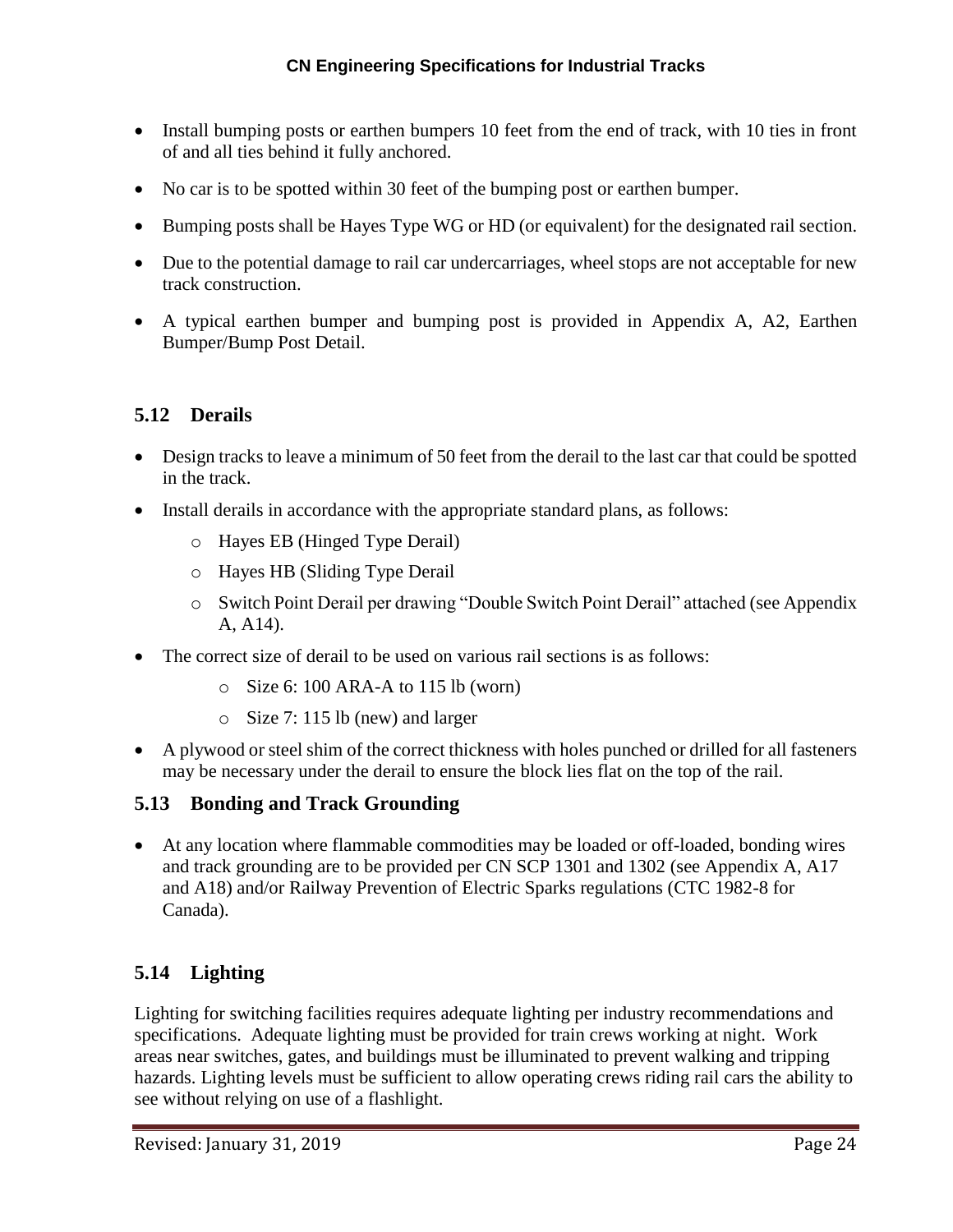### <span id="page-28-0"></span>**6.0 Regulatory Requirements**

Regulatory requirements pertaining to the design and construction of railway tracks are established at the National, State/Provincial and local level. They pertain to a variety of issues such as the handling of hazardous materials, pipe and wire crossings, regulatory clearances, minimum construction and maintenance requirements, and road crossings. Prior to commencing development of a project, the CN Business Development/Real Estate department must be contacted to obtain current and local information pertaining to regulatory requirements and submissions.

### <span id="page-28-1"></span>**6.1 Utility Crossings**

Utility crossings including pipe, wire, and culverts must be submitted for review and acceptance to CN. Detailed instructions and requirements for utility crossings are available through the CN Design and Construction contact. Information is also available on the CN website:

<http://www.cn.ca/en/delivering-responsibly/safety/erailsafe/utility-installations>

Submissions to CN for permission to cross the Railway with any type of pipe or wire must conform to the relevant standard. The application must be submitted to the appropriate CN contact for review and acceptance. The steps for obtaining review and acceptance for an application are as follows:

- a. Application submit for review an electronic PDF copy of an acceptable plan to CN with the application fee.
- b. Agreement once the plans are approved an agreement will be sent outlining the agreement, costs, special conditions, and Industry's responsibilities.
- c. Installation installation of pipes or wires may begin once the permission is received by CN and two (2) weeks notice is given to arrange flagging protection and signals locating as required.
- d. Additional information regarding the requirements for an application for a pipe or wire crossing may be obtained from CN Design and Construction.

### <span id="page-28-2"></span>**6.2 Flammable Liquids Bulk Storage Regulations**

For bulk storage on CN property, the industry is required to compile all relevant information needed for submission to regulatory agencies by CN. Any other regulatory review and approval for bulk storage off of CN property will be the responsibility of the respective industry.

### <span id="page-28-3"></span>**7.0 Safety and Right of Entry**

• Authorized personnel working within the CN right of way must adhere to "Safety Guidelines" for Contractors and Non-CN Personnel" and must be in the possession of a "Right of Entry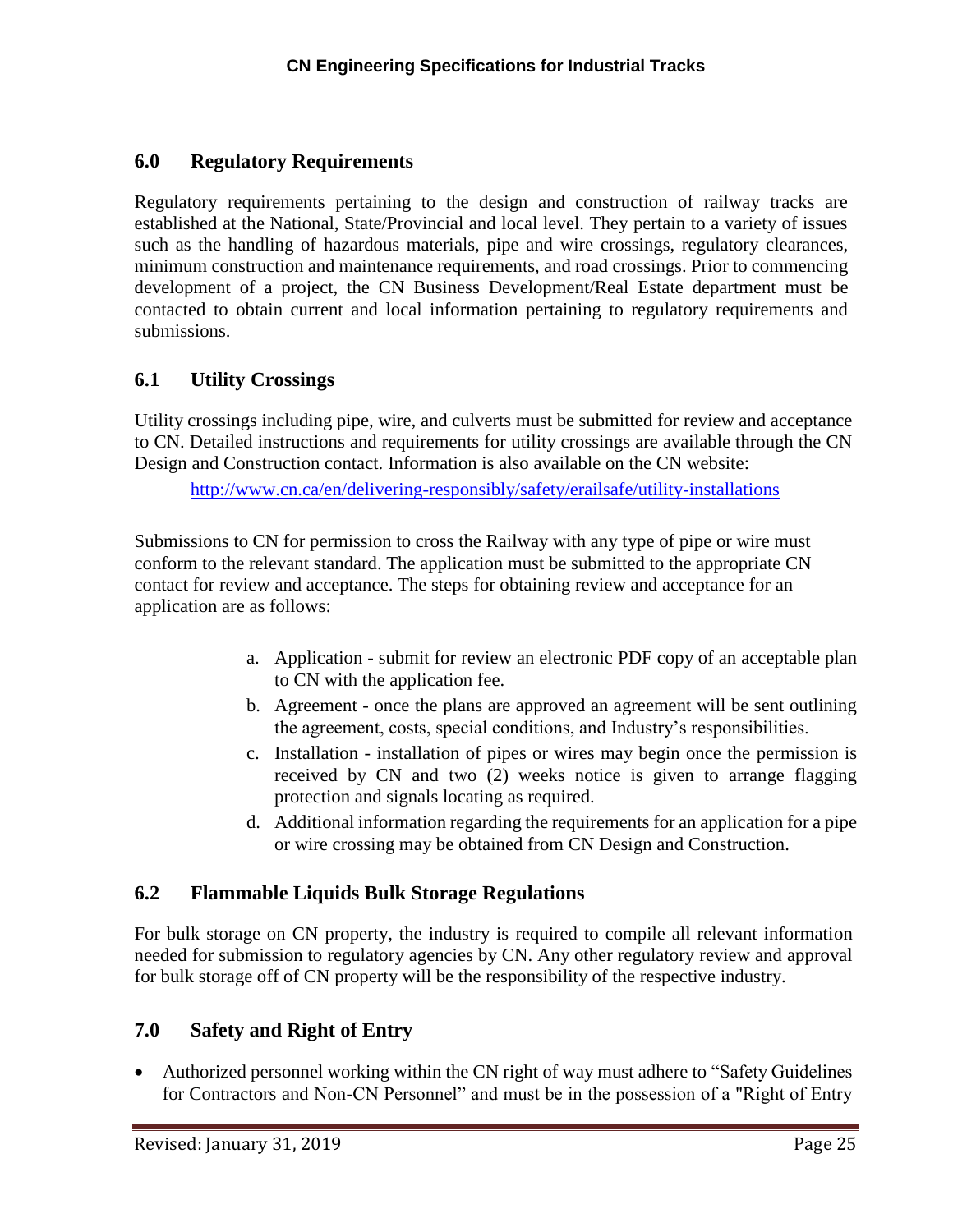Permit" issued by an Officer of the Railway that is only valid for the time period outlined in the document. To obtain a copy of the permit, contact CN Design and Construction. Insurance required by the "right of entry permit" must be approved prior to working on CN property.

- Flagging will be required for all work performed by contractors within 30 feet of any CN tracks in operation or where CN representative deems it necessary.
- Flagging costs will be the responsibility of the industry.

### <span id="page-29-0"></span>**7.1 Certification and Training**

Contractors working on or near CN property must present proof that all personnel have completed the required training. All contractor personnel must also complete safety and security training per CN Police and Risk Management requirements.

On-Track Worker Safety

E-Railsafe [\(www.erailsafe.com\)](http://www.erailsafe.com/) – USA

Contractor Orientation [\(www.contractororientation.com\)](http://www.contractororientation.com/) or E-Railsafe (erailsafe.com) - Canada CN Welder Training (for Welders only)

Non-CN contractors working on CN property must complete the training requirements located at [www.contractororientation.com.](http://www.contractororientation.com/)

### <span id="page-29-1"></span>**8.0 Post Construction Requirements and Submissions**

- Once construction is complete, the local CN Track Supervisor must inspect the track before the facility is placed into service. The inspection can be arranged directly with the Track Supervisor or by contacting CN Design and Construction.
- CN also requires that an agreement/as–constructed drawing be submitted to complete their records and to form the basis for an agreement for service. The preparation of this drawing is the responsibility of Industries' Engineering Consultant or Rail Contractor. The drawing may be submitted in the same manner as the design drawing, but must include the following additional information:
	- o Track that is owned by the Industry is to be colored green.
	- o Track that is owned by CN is to be colored red.
	- o Complete formal name of Industry to be registered on the agreement.
- The electronic file (AutoCAD and PDF format) of the agreement/as-constructed drawing are to be submitted to the Business Development/Real Estate Manager as soon as possible after construction, prior to track being placed into service.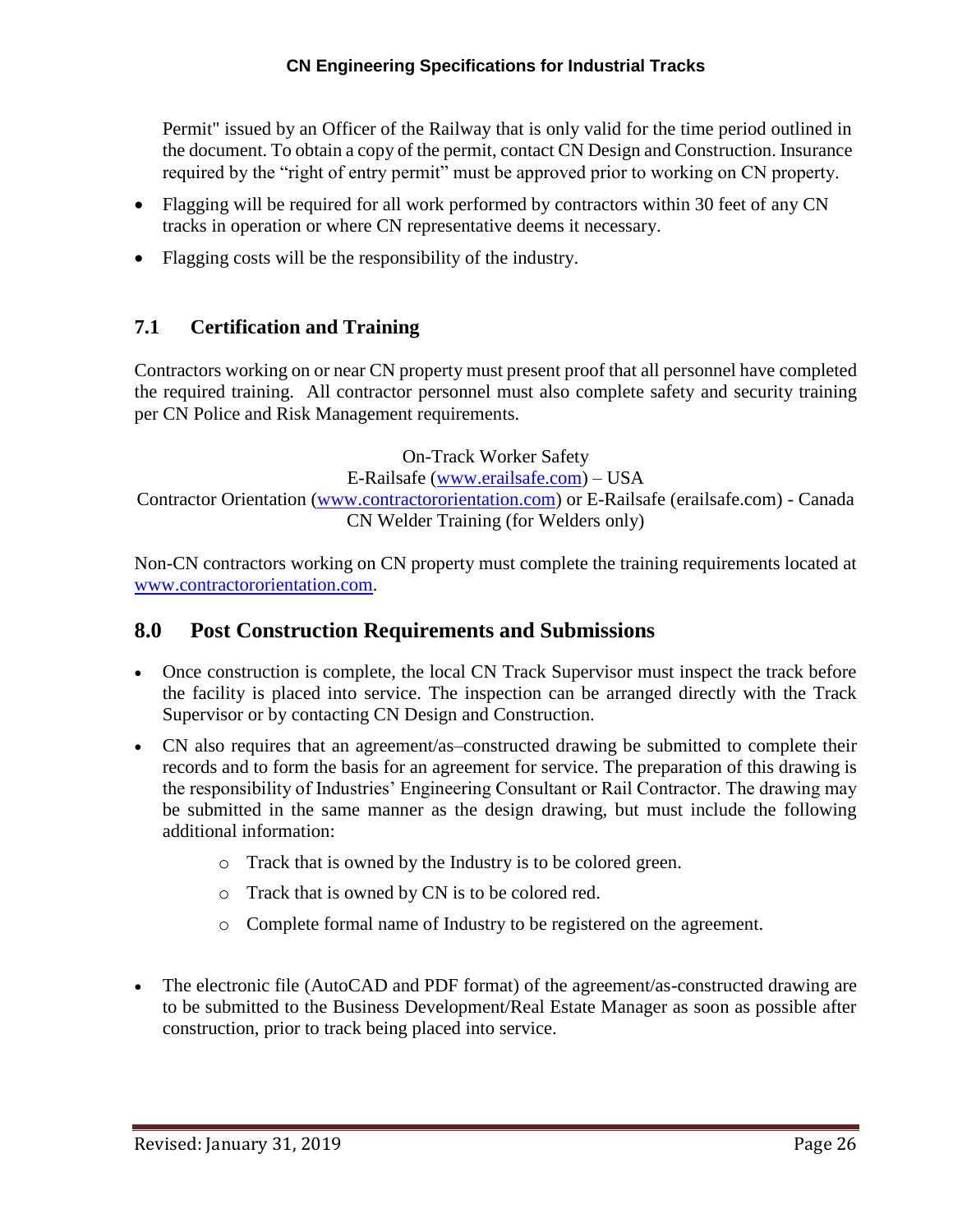# **Appendix A – Tables and Figures**

- <span id="page-30-0"></span>1. Typical Cross Section Detail
- 2. Earthen Bumper Detail
- 3. Typical Horizontal and Vertical Clearances US
- 4. Typical Horizontal and Vertical Clearances Canada
- 5. Typical Platform and Signal Clearances
- 6. AAR Circular No. OT-55-M
- 7. Design Criteria and Material Table
- 8. Vertical Curves for Industrial Track
- 9. Design Clearances for Highway and Pedestrian Overpass
- 10. KIU-10\_2 and KIU-10\_3 Design Clearances for Highway and Pedestrain Overpass Canada
- 11. Anchor Pattern for CWR and Jointed Rail
- 12. Turnout Geometry
- 13. R7A-80.2 1 and R7A-80.2 2 CSP and SPCSP Culverts Canada and US
- 14. Double Switch Point Derail
- 15. CN Unloading Pit Standard JL3-5
- 16. CN Granular Spec 12-20
- 17. SCP 1301 Prevention of Electric Sparks at Flammable Liquid and Gas Transfer Facilities
- 18. SCP 1302 Isolation and Grounding of Railway Tracks Servicing Electrical Supply Stations
- 19. Road Crossing Details
- 20. G4A Sightline Crossing Requirements
- 21. Turnout Return Curves and Spiking Pattern for Industrial Track
- 22. Typical Grading at Mainline Turnout Locations
- 23. Switch Stand 36E and 36EH
- 24. Walkways for Industrial Tracks
- 25. CN Walkway Detail Term & Yards Canada
- 26. Title Page for Construction Drawings
- 27. Typical Plan View for Review/Construction Drawings
- 28. Typical Plan View for Exhibit Drawings
- 29. Typical Cross Sections for Construction Drawings
- 30. Typical Profile Drawing
- 31. Wire Crossing and Encroachment Specifications